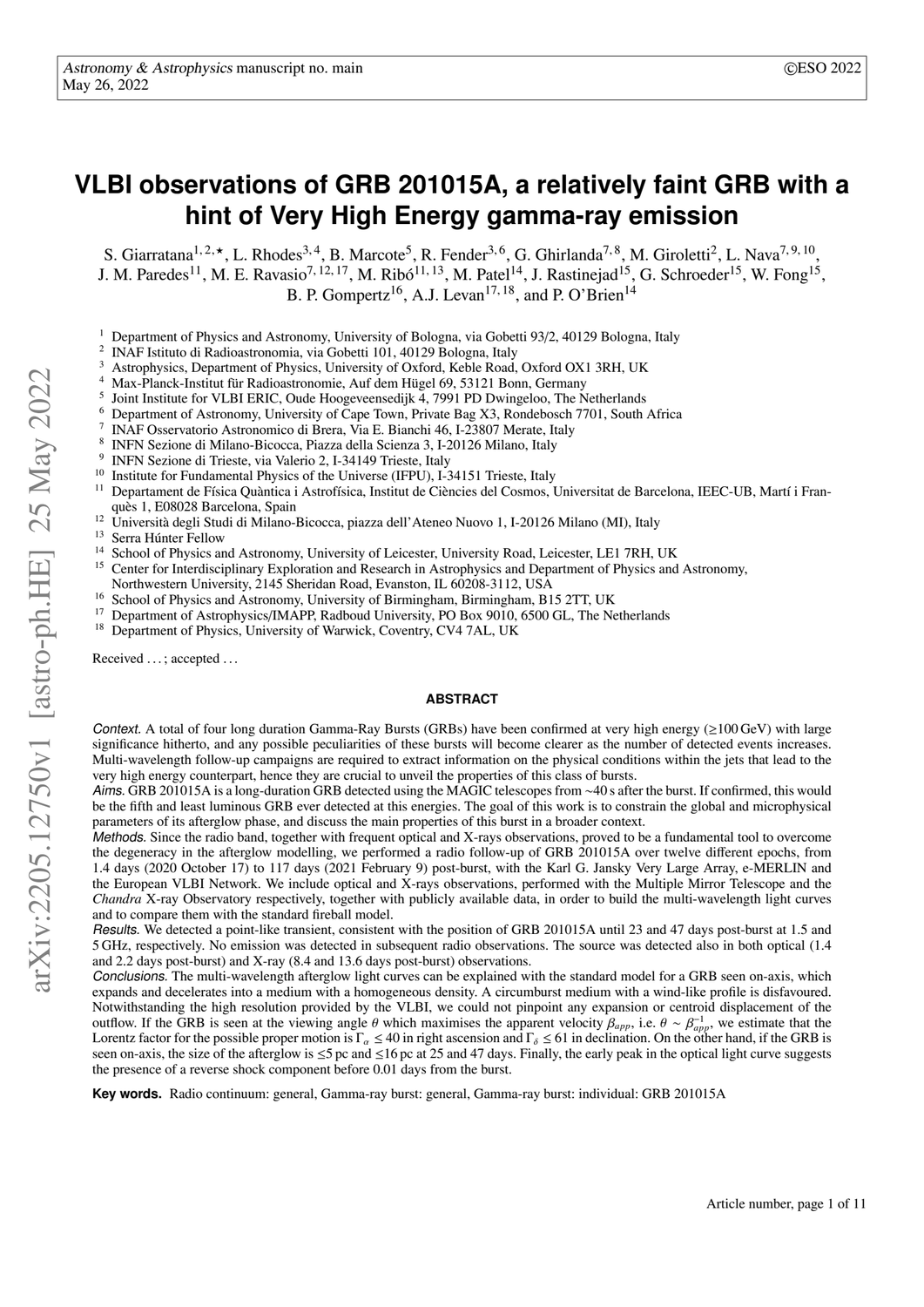# **1. Introduction**

Long duration Gamma-Ray Bursts (GRBs) are extremely powerful flashes that generally last > 2s [\(Mazets et al. 1981,](#page-10-0) [Norris](#page-10-1) [et al. 1984,](#page-10-1) [Kouveliotou et al. 1993\)](#page-10-2) and whose prompt emission is detected mainly in the  $\gamma$ - and X-ray domains. They are thought to signpost the catastrophic death of a massive star (see e.g. [Galama et al. 1998,](#page-10-3) [Piran 2004,](#page-10-4) [Kumar & Zhang 2015\)](#page-10-5), which has previously expelled its hydrogen envelope into the surrounding medium [\(Woosley & Heger 2006\)](#page-10-6), and the subsequent formation of a spinning, stellar mass black hole (BH; [Woosley](#page-10-7) [1993,](#page-10-7) Paczyński 1998) or neutron star (NS; [Usov 1992\)](#page-10-9). This newborn central engine may power and launch relativistic jets of ejected matter within which internal shocks [\(Rees & Mészáros](#page-10-10) [1994\)](#page-10-10) or magnetic reconnections [\(Drenkhahn & Spruit 2002\)](#page-10-11) can convert a fraction of the bulk kinetic energy into the observed short-lived γ-ray radiation [\(Mészáros 2002\)](#page-10-12). These expanding jets interact with the circumburst medium [\(Rees & Mészáros](#page-10-13) [1992,](#page-10-13) [Mészáros & Rees 1993\)](#page-10-14), triggering both a forward and a reverse shock (hereafter RS; [Mészáros 2002\)](#page-10-12). The electrons at the shock fronts are accelerated to relativistic energies, producing a long-lived afterglow through synchrotron emission, which can be observed from high energies (GeV) through X-rays, optical and near-infrared down to the radio bands (see, e.g., [Gehrels](#page-10-15) [et al. 2009,](#page-10-15) [Kouveliotou et al. 2012\)](#page-10-16).

The radio light curve is fundamental for the afterglow modelling: together with frequent optical and X-ray observations, it helps us to better constrain the multi-dimensional parameter space and to distinguish between different scenarios, providing relevant information to understand the progenitor's nature and the GRB origin. Nevertheless, the detection rate of GRBs observed in the radio band is only ∼30%, and an even smaller number of events has multi-epoch observations [\(Chandra & Frail](#page-10-17) [2012\)](#page-10-17). In events where radio emission has been detected, it can be observed for months or even years after the burst [\(Piran 2004\)](#page-10-4). It provides a powerful tool to better constrain not just the internal jet physics but also the geometry and physical evolution of the jet. Evidence of scintillation has helped study the expansion velocity of the outflow [\(Frail et al. 1997\)](#page-10-18), achromatic light curve behaviour can inform on jet opening angle ("jet breaks") and constrain the transition from the relativistic to the non-relativistic expansion [\(Frail et al. 2004\)](#page-10-19) which can be used to infer the total kinetic energy by performing radio calorimetry (see, e.g., [Berger](#page-9-0) [et al. 2004;](#page-9-0) [Frail et al. 2005\)](#page-10-20). For the nearest events the high angular resolution provided by Very Long Baseline Interferometry (VLBI) has been proved to be complementary to studying the afterglow; it is a unique tool to measure the expansion [\(Taylor](#page-10-21) [et al. 2004\)](#page-10-21) and the centroid displacement [\(Mooley et al. 2018\)](#page-10-22) of the outflow, to constrain its size [\(Ghirlanda et al. 2019\)](#page-10-23) and to distinguish the proper compact afterglow emission from contaminating components within the host galaxy.

At the opposite end of the spectrum, only four GRBs have a bona fide detection in the Very High Energy (VHE;  $\geq 100$ GeV) range at either early epochs, i.e. GRB 190114C (300 GeV– 1 TeV; [MAGIC Collaboration et al. 2019\)](#page-10-24) and GRB 201216C [\(Blanch et al. 2020b\)](#page-10-25), or at later times deep in the afterglow phase, namely GRB 180720B (100–400 GeV; [Abdalla et al.](#page-9-1) [2019\)](#page-9-1) and GRB 190829A (180 GeV–3.3 TeV; [H. E. S. S. Col](#page-10-26)[laboration et al. 2021\)](#page-10-26). Studying this emission component allows to constrain the physical properties of the emitting region and/or of the shocked accelerated particles, and the most natural interpretation for this VHE emission is the Inverse Compton scattering of synchrotron photons, i.e. the Synchrotron Self-Compton

(SSC). Based on the very few events detected so far, it seems that the VHE emission characterises both very energetic, such as GRB 180720B and GRB 190114C, and low energy events, such as 190829A, but any possible peculiarities of VHE detected bursts will become clearer as the sample of events increases. However, multi-wavelength follow up of these events has proved a fundamental tool to test the afterglow emission model: for GRB 190829A, e.g., the VHE emission detected by the H.E.S.S. telescopes has been firstly interpreted as synchrotron emission [\(H. E. S. S. Collaboration et al. 2021\)](#page-10-26), while multi-wavelength follow up studies agree for an SSC emission origin [\(Salafia et al.](#page-10-27) [2021;](#page-10-27) [Zhang et al. 2021;](#page-10-28) [Fraija et al. 2021\)](#page-10-29).

GRB 201015A was discovered on 2020 October 15 at 22:50:13 UT as a multi-peaked 10-s-duration GRB by the Neil Gehrels *Swift* Burst Alert Telescope (hereafter *Swift*/BAT) [\(D'Elia et al. 2020\)](#page-10-30). Subsequent observations reported the presence of an associated transient in the optical [\(Lipunov et al.](#page-10-31) [2020a;](#page-10-31) [Lipunov et al. 2020b;](#page-10-32) [Malesani et al. 2020;](#page-10-33) [Ackley et](#page-9-2) [al. 2020;](#page-9-2) [Hu et al. 2020;](#page-10-34) [de Ugarte Postigo et al. 2020;](#page-10-35) [Zhu et](#page-10-36) [al. 2020a;](#page-10-36) [Belkin et al. 2020a;](#page-9-3) [Jelinek et al. 2020;](#page-10-37) [Belkin et al.](#page-9-4) [2020b;](#page-9-4) [Grossan et al. 2020;](#page-10-38) [Rastinejad et al. 2020;](#page-10-39) [Zhu et al.](#page-10-40) [2020b;](#page-10-40) [Kumar et al. 2020a;](#page-10-41) [Moskvitin et al. 2020;](#page-10-42) [Pozanenko](#page-10-43) [et al. 2020\)](#page-10-43), X-rays [\(Kennea et al. 2020;](#page-10-44) [Fletcher et al. 2020;](#page-10-45) [Gompertz et al. 2020;](#page-10-46) [D'Elia & Swift Team 2020\)](#page-10-47), UV [\(Mar](#page-10-48)[shall et al. 2020\)](#page-10-48) and radio [\(Fong et al. 2020\)](#page-10-49) bands. Remarkably, GRB 201015A was observed by the Major Atmospheric Gamma-ray Imaging Cherenkov (MAGIC) telescopes about 40 s after the *Swift* trigger and a hint of a VHE counterpart with a significance  $\geq 3.5\sigma$  was reported from preliminary analyses [\(Blanch](#page-9-5) [et al. 2020a;](#page-9-5) [Suda et al. 2021\)](#page-10-50). With the *Fermi* Gamma-ray Burst Monitor (GBM) spectrum, [Minaev & Pozanenko](#page-10-51) [\(2020\)](#page-10-51) suggested that this burst is consistent with the  $E_{\text{peak}} - E_{\text{iso}}$  Amati relation [\(Amati et al. 2002\)](#page-9-6) for long-duration GRBs, with an isotropic equivalent energy of  $E_{\text{iso}} \approx (1.1 \pm 0.2) \times 10^{50}$  erg. If confirmed, this would be the fifth and least luminous GRB ever detected in this band.

Optical spectroscopy in the 3700–7800 Å range revealed a redshift for the source of <sup>∼</sup> <sup>0</sup>.426 [\(de Ugarte Postigo et al. 2020;](#page-10-35) [Izzo et al. 2020\)](#page-10-52); hitherto all the GRBs that have been detected at VHE have relatively low redshifts, i.e. 0.654, 0.425, 0.0785, and 1.1 for GRB 180720B, GRB 190114C, GRB 190829A and GRB 201216C respectively [\(Vreeswijk et al. 2018;](#page-10-53) [Selsing et](#page-10-54) [al. 2019;](#page-10-54) [Valeev et al. 2019;](#page-10-55) [Vielfaure et al. 2020\)](#page-10-56), and their isotropic equivalent energies span three orders of magnitude [\(Rhodes et al. 2020a\)](#page-10-57).

In this paper we present a multi-wavelength follow-up campaign of GRB 201015A performed with the Karl G. Jansky Very Large Array (VLA), the enhanced Multi Element Remotely Linked Interferometer Network (e-MERLIN), the European VLBI Network (EVN), the Multiple Mirror Telescope (MMT) and the *Chandra* X-ray Observatory (*Chandra*). The observations are presented in Section [2,](#page-2-0) while the results are shown in Section [3.](#page-3-0) We exploit the standard model for GRB afterglows in Section [4](#page-4-0) to explain the multi-wavelength observations and we compare our results for GRB 201015A with previous GRBs in Section [5.](#page-7-0) We conclude with a brief summary in Section [6.](#page-9-7) Throughout the paper we assume a standard Λ-CDM cosmology with  $\tilde{H}_0 = 69.32 \text{ km Mpc}^{-1} \text{ s}^{-1}$ ,  $\Omega_m = 0.286$  and  $\Omega_\Lambda = 0.714$ <br>(Hinshaw et al. 2013) With this cosmology 1'' corresponds to [\(Hinshaw et al. 2013\)](#page-10-58). With this cosmology,  $1''$  corresponds to roughly 5.6 kpc at  $z = 0.426$ .

<sup>?</sup> email:stefano.giarratana2@unibo.it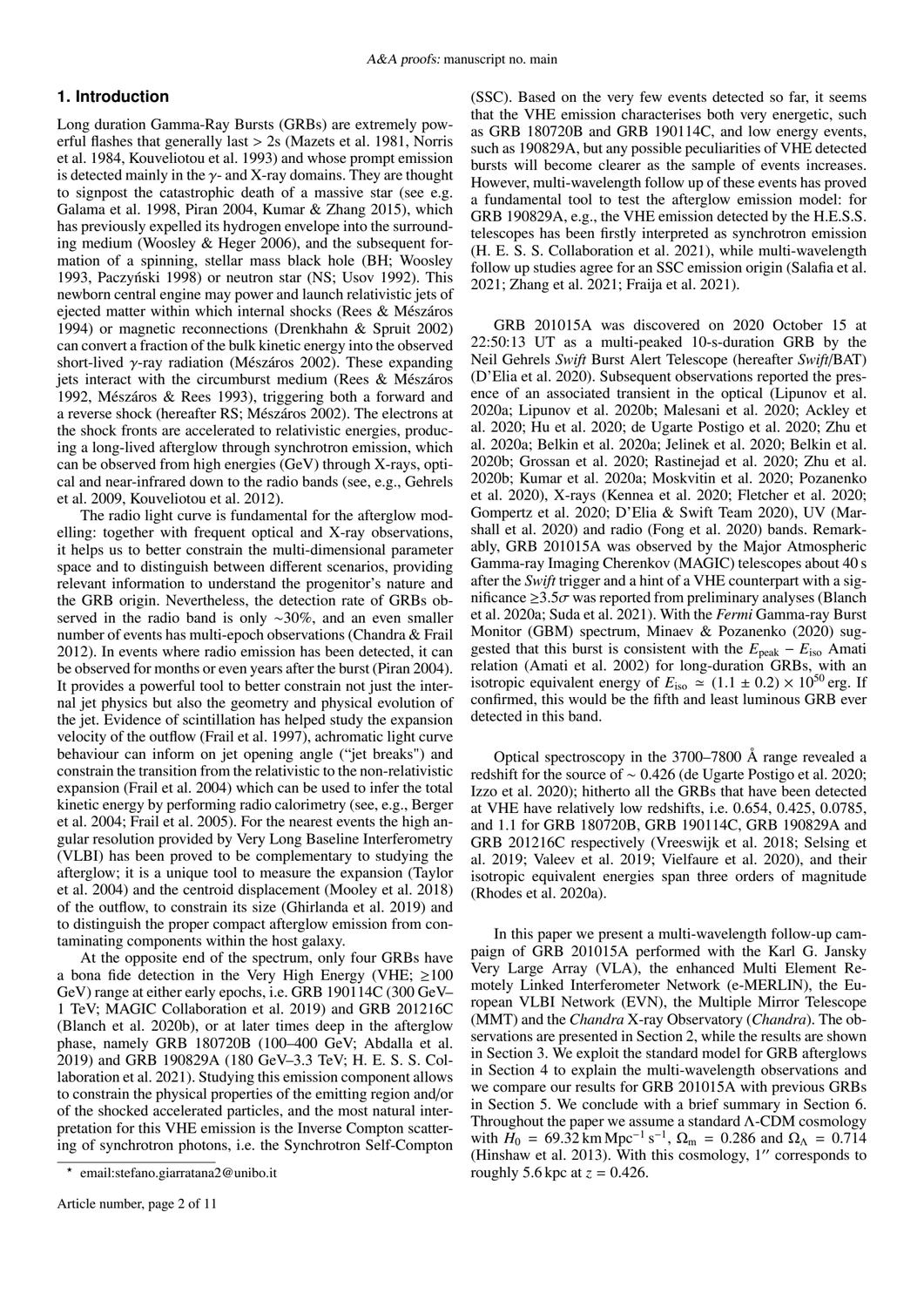# <span id="page-2-0"></span>**2. Observations**

## 2.1. VLA Observations at 6 GHz

Observations with the VLA were performed 1.41 days postburst (PI: Fong; project code: 19B-217) at a central frequency of 5.7 GHz with a bandwidth of 1.6 GHz (C-band). The target and the phase calibrator J2355+4950 were observed in 8 minutes cycles, with 7 minutes on the former and 1 minute on the latter, respectively. The distance between the target and the phase calibrator is about 4.5◦ . Finally, 3C147 was used as bandpass and flux calibrator. Data were calibrated using the casa pipeline and they were subsequently imaged with the tclean task in casa (Version 5.1.1., [McMullin et al. 2007\)](#page-10-59).

#### 2.2. e-MERLIN Observations at 1.5 GHz

We started observing at 1.5 GHz with e-MERLIN 20 days post burst (2020 November 4; PI: Rhodes, project code: DD10003) with two further observations 23 (2020 November 7) and 101 (2021 January 24) days post-burst. The observations were made at a central frequency of 1.51 GHz with a bandwidth of 512 MHz (L-band). For each epoch, the target and phase calibrator, J2353+5518, were observed in 10 minute cycles, with 7 minutes on the former and 3 on the latter. The distance between the phase calibrator and the target is about 3◦ . Each observation ended with scans of the flux (J1331+3030) and bandpass calibrators (1407+2827). The data were reduced using the custom e-MERLIN pipeline<sup>[1](#page-2-1)</sup>. The calibrated measurement sets were imaged in casa (Version 4.7).

#### 2.3. e-MERLIN Observations at 5 GHz

Observations at 5 GHz with e-MERLIN were performed 21 (2020 November 5), 24 (November 8), 60 (December 14), 85 (2021 January 8) and 100 (January 23) days post-burst (PI: Giroletti; project code: DD10004). All epochs but December 14 were centred between 4.50–5.01 GHz (C-band) with a bandwidth of 512 MHz divided in four spectral windows of 128 MHz each. For the 14<sup>th</sup> of December the frequency range was within 6.55–7.06 GHz (C-band). Data were first pre-processed with the casa e-MERLIN pipeline using J1407+2827 as bandpass calibrator and J1331+3030 as flux calibrator. Two phase calibrators were used: J2353+5518, a fainter one on a rapid cycle, and J2322+5057, a brighter one used less frequently (once per hour), to correct for both short and long term atmospheric effects. All epochs were observed in 8 minutes cycles, with 6 minutes on the target and 2 minutes on J2353+5518.

On November 5 an electronic problem occurred and the Defford antenna missed the bandpass and flux calibrators; consequently, the pipeline automatically flagged out this antenna, with a considerable data loss. To recover it we performed a further calibration of this epoch: we built a model for J0319+4130 using the pipeline results first, and we subsequently calibrated the data manually using the J0319+4130 model as bandpass and flux calibrator, improving the final image output. After the calibration, we cleaned the dirty image with the tclean task in casa (Version 5.1.1.).

On November 8, the Knockin antenna lost one polarisation channel, and an improved image was achieved using only J2322+5057 for the phase calibration, which is about  $3.3^\circ$  far from the target source.

## 2.4. EVN Observations at 5 GHz

EVN observations at 5 GHz were performed 25 (2020 November 9), 47 (December 1), and 117 (2021 February 9) days postburst (PI: Marcote; project code: RM016). The first epoch (2020 November 9) was conducted at a maximum bitrate of 4 Gbps per station, dividing the full band upon correlation in 16 spectral windows of 32 MHz and 64 frequency channels each, covering the frequency range of 4.57–5.11 GHz (C-band). The other two following epochs were conducted at a lower rate of 2 Gbps, resulting in eight spectral windows of 32 MHz and 64 frequency channels each, covering the frequency range of 4.77–5.05 GHz. All observations were correlated in real time (e-EVN operational mode) at JIVE (The Netherlands) using the SFXC software correlator [\(Keimpema et al. 2015\)](#page-10-60).

The following sources were used as fringe finders and/or bandpass calibrators among the different epochs: BL LAC, J0854+2006, 3C 84, J0555+3948, and J0102+5824. The same phase calibrator as in the e-MERLIN observations was used: J2353+5518, in a phase-referencing cycle of 4.5 minutes on the target source and 1.5 minutes on the phase calibrator. The source J2347+5142 was observed as check source to account for possible phase-referencing losses.

The EVN data were reduced using  $AIPS<sup>2</sup>$  $AIPS<sup>2</sup>$  $AIPS<sup>2</sup>$  [\(Greisen 2003\)](#page-10-61) and Difmap [\(Shepherd et al. 1994\)](#page-10-62) following standard procedures. *A-priori* amplitude calibration was performed using the known gain curves and system temperature measurements recorded individually on each station during the observation. We manually flagged data affected by radio frequency interference (RFI) and then we fringe-fitted and bandpass-calibrated the data using the fringe finders and the phase calibrator. We imaged and selfcalibrated the phase calibrator in Difmap to improve the final calibration of the data. We used the same model of the phase calibrator, obtained from the 2020 December 1 epoch, to improve the calibration of all epochs. We note that we chose this epoch because it produced the most reliable image of J2353+5518 in terms of amplitude scales at all baseline lengths (including the short spacing given by the e-MERLIN stations). No apparent changes in the calibrator were observed among these three observations. The obtained solutions were then transferred to the target scans, which were subsequently imaged for each epoch. The check source J2347+5142 was also imaged and self-calibrated, confirming that no significant  $(\leq 10-20\%)$  losses were present in the obtained amplitudes due to the phase-referencing technique. We stress that the Shanghai 65 m Radio Telescope (Tianma) and the Nanshan 25 m Radio Telescope (Urumqi) only participated in the first observation, and since they provided the longest baselines the resolution for the other two epochs decreases significantly (see Table [1\)](#page-4-1).

### 2.5. Optical Observations and Public Data

At 1.4, 2.2 and 4.3 days post-burst, we observed the position of the afterglow in the *i*- and *z*-bands with the Binospec instrument mounted on the 6.5m MMT (PI: Fong; project code: 2020c-UAO-G204-20B). We reduced our images using a cus-tom Python pipeline<sup>[3](#page-2-3)</sup> and registered the images to the USNO-B1 catalogue [\(Monet et al. 2003\)](#page-10-63) using standard IRAF tasks [\(Tody](#page-10-64) [1993\)](#page-10-64). In the first two epochs, we clearly detected an uncata-

<span id="page-2-1"></span><sup>1</sup> [https://github.com/e-merlin/eMERLIN\\_CASA\\_pipeline](https://github.com/e-merlin/eMERLIN_CASA_pipeline)

<span id="page-2-2"></span><sup>2</sup> The Astronomical Image Processing System (AIPS) is a software package produced and maintained by the National Radio Astronomy Observatory (NRAO).

<span id="page-2-3"></span>[https://github.com/CIERA-Transients/Imaging\\_](https://github.com/CIERA-Transients/Imaging_pipelines/) [pipelines/](https://github.com/CIERA-Transients/Imaging_pipelines/)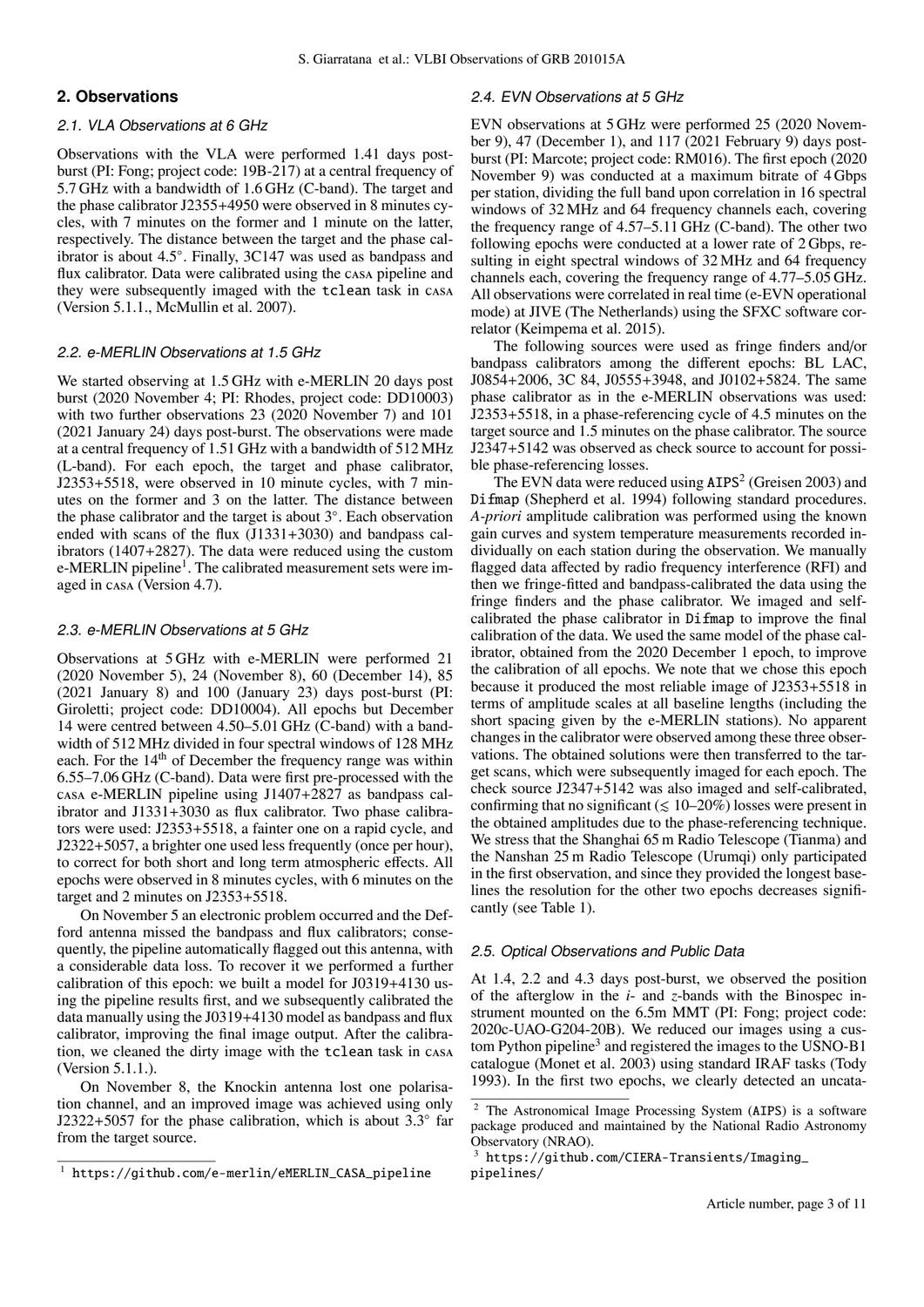logued source in both bands that did not appear in our deep image at 4.3 days post-burst. To remove any contamination from the nearby galaxy, we performed image subtractions between the first two epochs and the final epoch using HOTPANTS [\(Becker](#page-9-8) [2015\)](#page-9-8). We then calibrated the images to the PanSTARRS Data Release 2 catalogue [\(Chambers et al. 2016\)](#page-10-65) and performed aperture photometry on the image subtractions with the IRAF/phot task.

We gathered additional optical information from the public GCN Circulars Archive, and the detected emission was deabsorbed with the  $\texttt{dust\_extinction}$  Python package $^4$  $^4$ , using a Galactic extinction  $A_v = 0.93$  [\(Schlafly & Finkbeiner 2011\)](#page-10-66).

#### 2.6. X-ray Observations and Public data

We obtained the *Swift* X-ray Telescope (XRT) unabsorbed flux light curve integrated in the 0.3–10 keV energy range from the SWIFT BURST ANALYZER<sup>[5](#page-3-2)</sup> provided by the UK Swift Science Data Centre at the University of Leicester (UKSSDC, [Evans et al.](#page-10-67) [2007,](#page-10-67) [2009\)](#page-10-68).

Moreover, we obtained two epochs of *Chandra* observations with the Advanced CCD Imaging Spectrometer (ACIS) in very faint mode (PI: Gompertz; project code: 22400511). Exposures were centred around 8.4 and 13.6 days after trigger, with exposure times of 30 ks and 45 ks respectively. The data were analysed using CIAO v4.14 and XSPEC v12.11.1, following the Chandra X-ray Observatory science threads<sup>[6](#page-3-3)</sup>.

## <span id="page-3-0"></span>**3. Results**

#### 3.1. Radio

A point-like source was clearly visible with the VLA 1.4 days post-burst with a peak brightness of 132±8 μJy beam<sup>-1</sup>, where the uncertainty includes the r.m.s noise and a 5% calibration error added in quadrature. The r.m.s noise uncertainty is 5 µJy beam<sup>−</sup><sup>1</sup> , and therefore the detection has a significance of  $26\sigma$  confidence. The source was found at a position (J2000)  $\alpha = 23^{\text{h}}37^{\text{m}}16.403^{\text{s}}, \delta = 53^{\circ}24'56.39''$ , with an uncertainty of 0.14'' (1/10 of the beam size. Taylor et al. 1999). Thanks of  $0.14''$  ( $1/10$  of the beam size, [Taylor et al. 1999\)](#page-10-69). Thanks to the wide bandwidth and high signal to noise ratio, we could split the data in four spectral windows in order to estimate the spectral index  $\beta$ , where the flux density is  $F \propto \gamma^{\beta}$ . We found  $\beta \simeq 2.5$  To further improve this estimate we produced a spec- $\beta \approx 2.5$ . To further improve this estimate, we produced a spectral map with the tclean task in casa by setting nterms=2 and deconvolver='mtmfs'. We found  $\beta$  = 2.3  $\pm$  0.1 at the peak of the target emission. We attribute the emission to the afterglow of GRB 201015A. Finally, we divided the 1 hour long observation in two intervals of equal duration and determined the peak brightness in each one, which turned out to be 126 $\pm$ 9  $\mu$ Jy beam<sup>-1</sup> and 144 $\pm$ 10  $\mu$ Jy beam<sup>-1</sup> respectively (see Figure [2,](#page-5-0) blue stars).

The resulting images from the first and second e-MERLIN epoch at 1.5 GHz showed a point source with a peak brightness of 213±40  $\mu$ Jy beam<sup>-1</sup> and 261±48  $\mu$ Jy beam<sup>-1</sup>, where the quoted uncertainty includes the r.m.s noise and a 10% calibration error added in quadrature, at the position (J2000)  $\alpha$  =  $23^{\text{h}}37^{\text{m}}16.423^{\text{s}}$ ,  $\delta = +53^{\circ}24'56.43''$ . The r.m.s. noise uncertainties are 34  $\mu$  IV beam<sup>-1</sup> and 40  $\mu$  IV beam<sup>-1</sup> hence the detections ties are 34  $\mu$ Jy beam<sup>-1</sup> and 40  $\mu$ Jy beam<sup>-1</sup>, hence the detections have a significance of 6.2 and  $6.5\sigma$  confidence, respectively. The uncertainty on the position, which was computed as the ratio between the beam size and the signal to noise ratio [\(Taylor et al.](#page-10-69) [1999\)](#page-10-69), is  $0.03''$ . Unfortunately, the observation at 101 days was heavily affected by RFI and as a result we obtained a  $5\sigma$  upper limit of [2](#page-5-0)85  $\mu$ Jy beam<sup>-1</sup>. Data are shown in Figure 2 as gold squares.

At 5 GHz a point-like transient was clearly detected with e-MERLIN on November 5 (Figure [1\)](#page-4-2) at the position (J2000) of  $\alpha = 23^{\text{h}}37^{\text{m}}16.422^{\text{s}}$ ,  $\delta = 53^{\circ}24'56.44''$ . The uncertainty on the nosition is 0.01". The point-like source was also detected the position is  $0.01$ ". The point-like source was also detected on November 8 at the position (J2000)  $\alpha = 23^{\text{h}}37^{\text{m}}16.419^{\text{s}}$ ,<br>  $\delta = 53^{\circ}24'5633''$  The uncertainty on the position is 0.02" Al- $\delta = 53^{\circ}24'56.33''$ . The uncertainty on the position is 0.02". Albeit both positions are in agreement with the coordinates provided by the VLA, we note that they are not consistent with each other at  $3\sigma$  confidence level. We ascribe the offset in the position to the phase calibration of the second epoch: if the phase calibrator is observed less frequently (i.e. once per hour), it may not be able to trace perfectly, and therefore correct, the shortterm atmospheric effects. Nevertheless, we were not able to improve the phase calibration further. The measured peak brightness is  $107\pm 20 \,\mu\text{Jy beam}^{-1}$  and  $116\pm 28 \,\mu\text{Jy beam}^{-1}$  for November 5 and 8 respectively, where the quoted uncertainty includes the r.m.s noise uncertainty and a 10% calibration error added in quadrature. The r.m.s. noise uncertainties are  $17 \mu Jy$  beam<sup>-1</sup> and  $26 \mu Jy beam^{-1}$ , hence the detections have a significance of 6.3 and  $4.5\sigma$  confidence, respectively. On December 14, January 8 and 23 no source was detected. The r.m.s. noise is 43, 19 and 16 µJy beam<sup>−</sup><sup>1</sup> , respectively. Data are shown in Figure [2](#page-5-0) as blue dots.

GRB 201015A was detected as a point-like source also in the first two epochs with EVN at 5 GHz (25 and 47 days after the burst) at a consistent (J2000) position of  $\alpha = 23^{\text{h}}37^{\text{m}}16.42232^{\text{s}}$  ± 0.2 mas,  $\delta = 53°24'56.4392'' \pm 0.3$  mas. The quoted uncertainties include the statistical uncertainties (0.05 and 0.12 mas for ties include the statistical uncertainties (0.05 and 0.12 mas for  $\alpha$  and  $\delta$ , respectively), the uncertainties in the absolute International Celestial Reference Frame position of the phase calibrator (0.11 mas), and check source (0.15 mas; [Beasley et al.](#page-9-9) [2002;](#page-9-9) [Gordon et al. 2016\)](#page-10-70), and the estimated uncertainties from the phase-referencing technique (0.13 and 0.2 mas; [Pradel, et al.](#page-10-71) [2006\)](#page-10-71) added in quadrature.

The derived peak brightness measurements are  $85 \pm$ 13 μJy beam<sup>-1</sup> and 73 ± 12 μJy beam<sup>-1</sup> respectively, where the errors comprise both the r.m.s noise uncertainty and a 10% calibration error, added in quadrature. The r.m.s. noise uncertainties are 9  $\mu$ Jy beam<sup>-1</sup> and 10  $\mu$ Jy beam<sup>-1</sup>, hence the detections have a significance of 9.4 and  $7.3\sigma$  confidence, respectively. No significant emission above the 3 $\sigma$  r.m.s. level ( $\sigma = 13 \mu$ Jy beam<sup>-1</sup>) was reported in the third epoch. Data are shown in Figure 2 as was reported in the third epoch. Data are shown in Figure [2](#page-5-0) as blue squares.

The upper limits for the flux densities in the radio band were taken with  $3\sigma$  confidence level. The full list of radio observations is given in Table [1.](#page-4-1)

#### 3.2. Optical

At 1.4 and 2.2 days post-burst, we clearly detected the optical afterglow in both *i*- and *z*-band at  $\alpha = 23^{\text{h}}37^{\text{m}}16.43^{\text{s}}$ ,  $\delta =$ <br>+53°24′56.6" (12000; uncertainty = 0.2"). In addition, we de-+53°24′56.6" (J2000; uncertainty = 0.2"). In addition, we de-<br>tected the host galaxy at  $\alpha = 23^{\text{h}}37^{\text{m}}16.48^{\text{s}}$   $\delta = +53^{\circ}24'54.6''$ tected the host galaxy at  $\alpha = 23^{\circ}37^{\circ}16.48^{\circ}$ ,  $\delta = +53^{\circ}24'54.6''$ <br>(12000: uncertainty = 0.2") (J2000; uncertainty =  $0.2$ ").

The optical light curve is shown in Figure [2:](#page-5-0) *g*-band data from [Belkin et al. 2020b](#page-9-4) (green hexagons in Figure [2\)](#page-5-0), [Grossan](#page-10-38) [et al. 2020](#page-10-38) (green dots) and [Ackley et al. 2020](#page-9-2) (green circles); *r*-band data from [Belkin et al. 2020a](#page-9-3) (red pentagons), [Belkin](#page-9-4)

<span id="page-3-1"></span><sup>4</sup> <https://dust-extinction.readthedocs.io/en/stable/>

<span id="page-3-2"></span><sup>5</sup> [https://www.swift.ac.uk/burst\\_analyser/01000452/](https://www.swift.ac.uk/burst_analyser/01000452/)

<span id="page-3-3"></span><sup>6</sup> <https://cxc.harvard.edu/ciao/>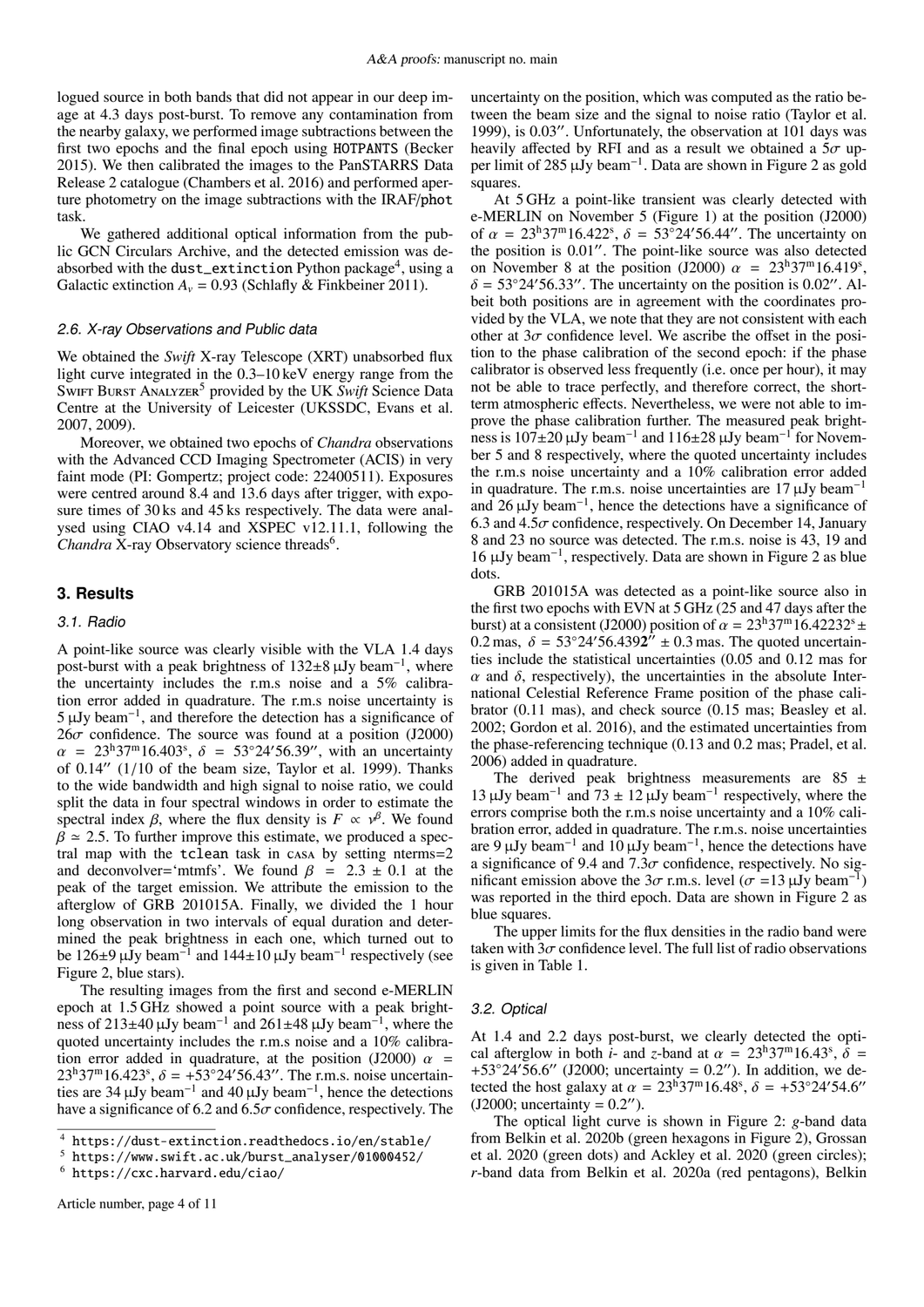S. Giarratana et al.: VLBI Observations of GRB 201015A

| Date       | <b>UTC</b><br>[hh:mm]            | $T-T_0$<br>[days] | [hour] | $\mathcal V$<br>[GHz] | Peak Brightness<br>$\lceil \mu Jy/beam \rceil$ | r.m.s.<br>$\lceil \mu Jy/beam \rceil$ | Array      | Beam size                                  |
|------------|----------------------------------|-------------------|--------|-----------------------|------------------------------------------------|---------------------------------------|------------|--------------------------------------------|
| 2020/10/17 | $8:58 - 9:38$                    | 1.4               | 0.7    | $4.23 - 7.10$         | 132                                            | 5                                     | VLA        | $1.70'' \times 1.14''$                     |
| 2020/11/04 | $21:25 - 06:30$                  | 20                | 9.2    | $1.25 - 1.76$         | 213                                            | 34                                    | e-MERLIN   | $0.18'' \times 0.12''$                     |
| 2020/11/05 | $20:35 - 14:00$                  | 21                | 6.1    | $4.50 - 5.01$         | 107                                            | 17                                    | e-MERLIN   | $0.06'' \times 0.04''$                     |
| 2020/11/07 | $22:00 - 11:40$                  | 23                | 14     | $1.25 - 1.76$         | 261                                            | 40                                    | e-MERLIN   | $0.19'' \times 0.12''$                     |
| 2020/11/08 | $23:30 - 08:30$                  | 24                | 3.9    | $4.50 - 5.01$         | 116                                            | 26                                    | e-MERLIN   | $0.06'' \times 0.04''$                     |
| 2020/11/09 | $13:00 - 23:00$                  | 25                | 4.2    | $4.57 - 5.11$         | 85                                             | 9                                     | <b>EVN</b> | $1.8 \,\text{mas} \times 0.9 \,\text{mas}$ |
| 2020/12/01 | $13:00 - 23:00$                  | 47                | 4.4    | $4.77 - 5.05$         | 73                                             | 10                                    | <b>EVN</b> | $3.4 \text{ mas} \times 2.8 \text{ mas}$   |
| 2020/12/14 | $09:18 - 12:43$                  | 60                | 1.4    | $6.55 - 7.06$         | $\overline{\phantom{a}}$                       | 43                                    | e-MERLIN   | $0.12'' \times 0.07''$                     |
| 2021/01/08 | $12:34 - 03:10$                  | 85                | 6.9    | $4.50 - 5.01$         | $\sim$                                         | 19                                    | e-MERLIN   | $0.04'' \times 0.04''$                     |
| 2021/01/23 | $17:35 - 08:55$                  | 100               | 8.9    | $4.50 - 5.01$         | $\overline{\phantom{a}}$                       | 16                                    | e-MERLIN   | $0.07'' \times 0.03''$                     |
| 2021/01/24 | $11:00 - 01:20$                  | 101               | 14     | $1.25 - 1.76$         | $\overline{\phantom{a}}$                       | 57                                    | e-MERLIN   | $0.17'' \times 0.14''$                     |
| 2021/02/09 | $13:00 - 18:00 \& 06:00 - 11:00$ | 117               | 5.0    | $4.77 - 5.05$         |                                                | 13                                    | <b>EVN</b> | $3.1 \text{ mas} \times 3.6 \text{ mas}$   |

<span id="page-4-1"></span>**Table 1.** [R](#page-9-4)adio observations performed with the VLA, e-MERLIN and EVN in the L- and C-bands. T- $T_0$  $T_0$  is the total time from the GRB trigger to half of the ob[s](#page-9-4)ervation, while  $T_s$  is the total time on source. The  $1\sigma$  r.m.s. noise shown does not include the systematic flux density uncertainty<br>(which we have considered as 5% for the VLA and 10% for e-MERLIN an (which we have considered as 5% for the VLA and 10% for e-MERLIN and EVN throughout the work).



<span id="page-4-2"></span>Fig. 1. e-MERLIN detection on 2020 November 5. The synthesised beam is shown on the lower left.

[et al. 2020b](#page-9-4) (red stars), [Zhu et al. 2020a](#page-10-36)[,b](#page-10-40) (red hexagons), [Moskvitin et al. 2020](#page-10-42) (red diamonds), [Grossan et al. 2020](#page-10-38) (thin red diamonds), [Kumar et al. 2020b](#page-10-72) (red plus), [Pozanenko et al.](#page-10-43) [2020](#page-10-43) (red circles); *i*-band data from [Grossan et al. 2020](#page-10-38) (purple squares) and our MMT/Binospec observations (purple circles); our *z*-band MMT/Binospec observations (brown circles).

The emission peaked between 200–300 s after the GRB trigger, reaching a maximum of R∼16.5 mag [\(Jelinek et al. 2020;](#page-10-37) [Zhu et al. 2020a\)](#page-10-36). Between 0.1 and 3 days our light curve follows a power law  $F(t) \propto t^{-0.84 \pm 0.06}$ , which is consistent with previous results in the GCNs [\(Pozanenko et al. 2020\)](#page-10-43). Remarkably, a type Ic-BL supernova (SN) contribution can be seen between 3 and 20 days after the burst [\(Pozanenko et al. 2020;](#page-10-43) [Rossi et al.](#page-10-73) [2021\)](#page-10-73), which corroborates the long-duration nature of this burst.

#### 3.3. X-rays

The *Swift*/XRT light curve was further analysed by splitting the last two observations in four time intervals. We retrieved the

 $XRT$  spectral files from the online archive<sup>[7](#page-4-3)</sup> and analyse them with the public software XSPEC  $v12.10.1$ F, assuming a simple power-law model. The tbabs model for the Galactic absorption and the ztbabs model for the host galaxy absorption, adopting the source redshift  $z = 0.426$ , are used in the fitting procedure. The absorption parameters are fixed to the values reported by the *Swift* website for this burst, namely  $N_{\text{H,gal}}$  =  $3.6 \times 10^{21}$  atoms cm<sup>-2</sup> [\(Kalberla et al. 2005;](#page-10-74) [Willingale et al.](#page-10-75) 2013) and  $N_{\text{Uine}} = 5 \times 10^{21}$  atoms cm<sup>-2</sup> [2013\)](#page-10-75) and  $N_{\text{H,intr}} = 5 \times 10^{21}$  atoms cm<sup>-2</sup>.<br>Leaving the normalisation and the

Leaving the normalisation and the photon index of the power-law free to vary, we find integrated fluxes consistent with the ones reported by the *Swift* website.

From our two epochs of *Chandra* observations we find 0.5 – 7 keV source count rates of  $(4.07 \pm 0.38) \times 10^{-3}$  cts/s and  $(3.11 \pm 0.29) \times 10^{-3}$  cts/s. In a combined spectral fit of both *Chandra*  $(0.29) \times 10^{-3}$  cts/s. In a combined spectral fit of both *Chandra* epochs and the late (> 10 days) XRT observations the data are epochs and the late (> 10 days) XRT observations, the data are well modelled (cstat/dof =  $600/1808$ ) by an absorbed power law of the form powerLAW\*TBABS\*ZTBABS [\(Wilms et al. 2000\)](#page-10-76) with a photon index of  $\Gamma = 2.10 \pm 0.13$ . The intrinsic absorption column<br>is fixed to  $N_{\text{Uistr}} = 5 \times 10^{21}$  atoms cm<sup>-2</sup> at  $z = 0.426$  over the is fixed to  $N_{\text{H,intr}} = 5 \times 10^{21}$  atoms cm<sup>-2</sup> at  $z = 0.426$  over the Galactic value of  $N_{\text{H,inr}} = 3.6 \times 10^{21}$  atoms cm<sup>-2</sup> (Kalberla et Galactic value of  $N_{\text{H,gal}} = 3.6 \times 10^{21}$  atoms cm<sup>-2</sup> [\(Kalberla et](#page-10-74) al. 2005: Willingale et al. 2013) to match those reported on the [al. 2005;](#page-10-74) [Willingale et al. 2013\)](#page-10-75) to match those reported on the UKSSDC. From this, we derived unabsorbed 0.3–10 keV fluxes UKSSDC. From this, we derived unabsorbed 0.3–10 keV fluxes<br>of (1.26+0.05)×10<sup>-13</sup> erg cm<sup>-2</sup> s<sup>-1</sup> at 8.4 days and (1.10+0.04)× of  $(1.26 \pm 0.05) \times 10^{-13}$  erg cm<sup>-2</sup> s<sup>-1</sup> at 8.4 days and  $(1.10 \pm 0.04) \times 10^{-13}$  erg cm<sup>-2</sup> s<sup>-1</sup> at 13.6 days  $10^{-13}$  erg cm<sup>-2</sup> s<sup>-1</sup> at 13.6 days.<br>The X-ray light curve is sh

The X-ray light curve is shown in Figure [2:](#page-5-0) the *Swift*/XRT public data (dark blue circles) and our *Chandra* observations (dark blue squares). For the *Swift*/XRT light curve we included the results from the SwiFt Burst Analyzer up to ~0.12 days, and from that epoch on we used our re-analysis of the last two observations. Our XRT analysis suggests that the light curve can be fitted with a power law with index  $F^{-1.1\pm0.3}$  between 0.04 and 0.71 days post-burst, which is shallower but still consistent with the previous analysis from [D'Ai et al.](#page-10-77) [\(2020\)](#page-10-77). However, the subsequent detections at 8.4 and 13.6 days with *Chandra* show a flux ∼6 and 8 times higher than expected from extrapolating the earlier XRT light curve respectively, and the increased flux is further confirmed by the late time (∼20 days after the burst) *S*wift/XRT follow-up [\(D'Elia & Swift Team 2020\)](#page-10-47).

#### <span id="page-4-0"></span>**4. Broadband Modelling**

The multi-wavelength afterglow synchrotron emission of a GRB seen on-axis can be studied through a standard model (see, e.g.,

<span id="page-4-3"></span><sup>7</sup> https://www.swift.ac.uk/xrt\_spectra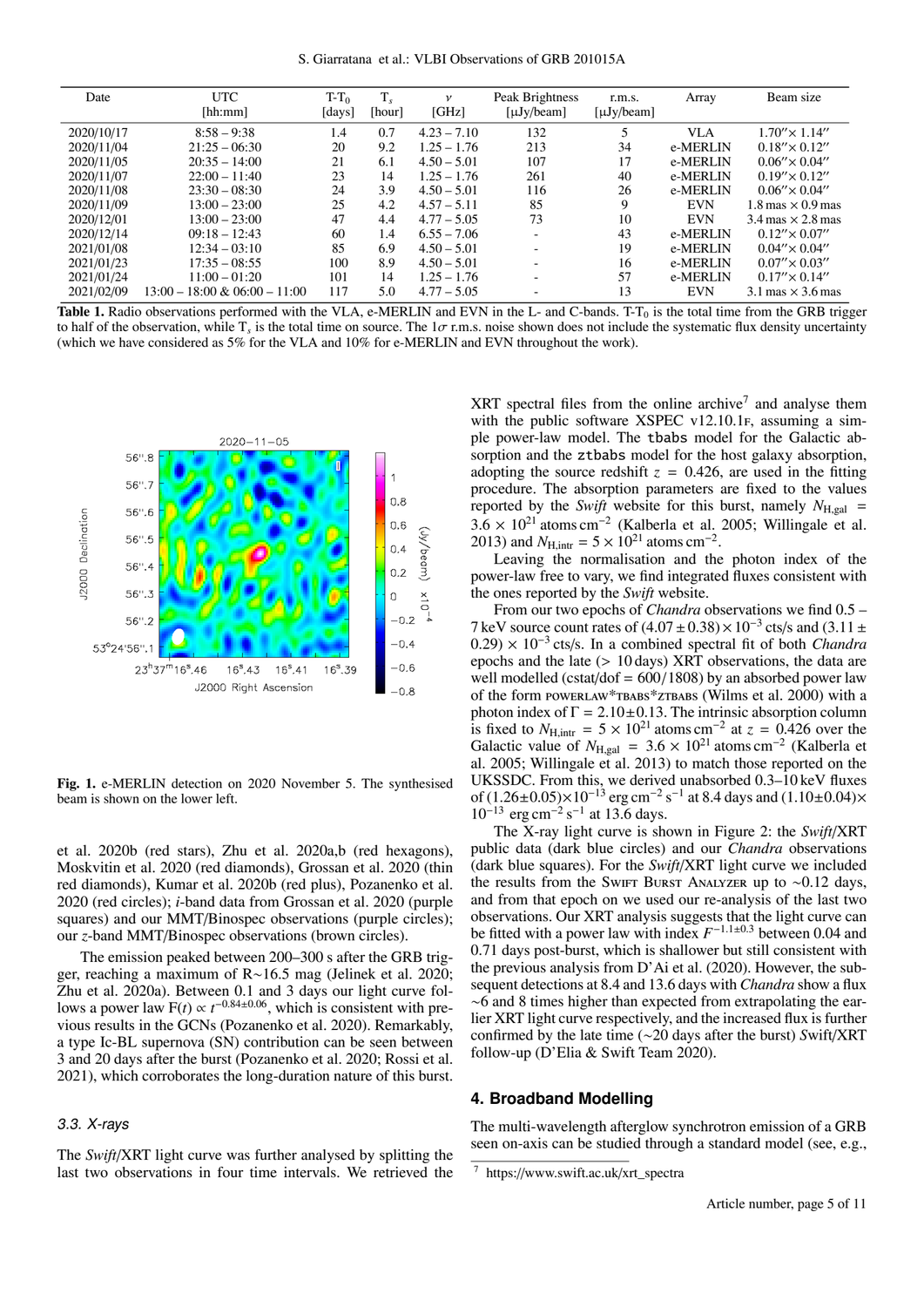

<span id="page-5-0"></span>Fig. 2. Multi-wavelength afterglow light curves (see Section [3\)](#page-3-0). For each band, the light curves predicted by the standard model with  $v_{sa} = 13 \text{ GHz}$ ,  $v_{\rm m}$  = 6 GHz,  $v_{\rm c}$  = 2×10<sup>7</sup> GHz,  $F_{\rm m}$  = 800 µJy and  $p$  = 2.05 at 1 day for a homogeneous surrounding medium are shown: 1.5 GHz (orange), 5 GHz (blue), *r*, *g*, *i* and *z*- bands (red, lime, violet and brown respectively), integrated X-ray light curve (dark blue). The green, orange and brown vertical lines pinpoint the epochs of the spectra at 0.12, 1.41 and 23 days respectively (see also Figure [3\)](#page-6-0). The dashed line shows a simple model for the SN contribution in the *r*-band (see Section [5.1\)](#page-8-0).

[Granot & Sari 2002,](#page-10-78) [Zhang & Mészáros 2004\)](#page-10-79). First, assuming that the flux density can be parameterised as  $F \propto v^{\beta} t^{\alpha}$ , the spectrum can be fitted with several nower law segments, which join at trum can be fitted with several power law segments, which join at specific break frequencies: (i) the self-absorption frequency  $v_{sa}$ , (ii) the maximum frequency  $v_m$  and (iii) the cooling frequency  $v_c$ . The other parameters needed to build the spectrum are (iv) the maximum flux density  $F_m$  and (v) the electron distribution index *p*. Once we have determined these quantities and their temporal evolution, the multi-wavelength light curves are constrained. For this work we use the relations provided by Granot  $\&$  Sari [\(2002\)](#page-10-78), and throughout the paper we consider two possible density profiles for the circumburst medium: a wind-like profile  $\rho = Ar^{-2}$ , which is naturally expected if the progenitor is a massive star which is naturally expected if the progenitor is a massive star collapsing into a BH or a NS, and a homogeneous surrounding medium  $\rho$  = const, which can be ascribed either to the canonical ISM or to a wind bubble shocked against the ISM [\(Aksulu et al.](#page-9-10) [2021\)](#page-9-10). Hereafter we will use the term ISM for a homogeneous profile indistinctly.

We stress that in our modelling we do not include the description of the coasting phase, the contribution from the RS, nor the late time SN emission. As a matter of fact, a more sophisticated modelling that comprises the RS contribution would introduce more parameters; if frequent observations are available around the epoch at which the RS is supposed to prevail (at about 1 day in the radio band; see, e.g., [Rhodes et al. 2020a\)](#page-10-57) these parameters can be constrained. With only one detection in the C-band before 20 days post-burst, we could not constrain the parameters. Concerning the optical, the emission before 0.01 days shows a bump which could be due to a possible RS contribution, while after 3 days the SN emission becomes dominant

Article number, page 6 of 11

[\(Pozanenko et al. 2020;](#page-10-43) [Rossi et al. 2021\)](#page-10-73), hence the prediction of the modelling should be considered only from about 0.01 to 3 days post-burst in this band.

To derive the modelling light curves, we perform a comparison of the simplified afterglow prescription with the available data, changing the aforementioned parameters to get as close as possible to the observed multi-wavelength light curves and to reproduce the afterglow spectrum at three sampling epochs, namely 0.12, 1.41 and 23 days after the GRB trigger (see Figure [3\)](#page-6-0).

#### 4.1. ISM profile

For the ISM profile, we build the spectrum at at 0.12 days, with the optical *r*-band from [Pozanenko et al.](#page-10-43) [\(2020\)](#page-10-43) and the XRT detections, 1.41 days, with the VLA detection (see Section [3\)](#page-3-0) and our optical *i* and *z*-band observations, and the spectrum at 23 days, with our radio detection at 1.5 and 5 GHz, the optical *r*-band from [Pozanenko et al.](#page-10-43) [\(2020\)](#page-10-43) and the last XRT detection (Figure [3\)](#page-6-0). From the spectra and the multi-wavelength light curves we constrain the parameter space as follows. First, from the spectral index  $\beta = 2.3 \pm 0.1$  derived with the VLA data we cannot discern whether the emission at 6 GHz lies in the  $v^2$ <br>or  $v^{5/2}$  portion of the spectrum at 1.41 days and therefore we or  $v^{5/2}$  portion of the spectrum at 1.41 days, and therefore we consider three different cases; at this epoch it could be that (i) consider three different cases: at this epoch it could be that (i)  $6 \text{ GHz} < v_{\text{sa}} < v_{\text{m}}$ , (ii)  $v_{\text{m}} < 6 \text{ GHz} < v_{\text{sa}}$ , (iii)  $6 \text{ GHz} < v_{\text{m}} \le v_{\text{sa}}$ . Moreover, at 23 days the spectral slope between 1.5 GHz and 5 GHz is reversed, i.e. the flux density is decreasing with the frequency, and hence we expect that  $v_m < v_{sa} < 1.5$  GHz. Finally, at 23 days the optical emission is dominated by the SN, hence we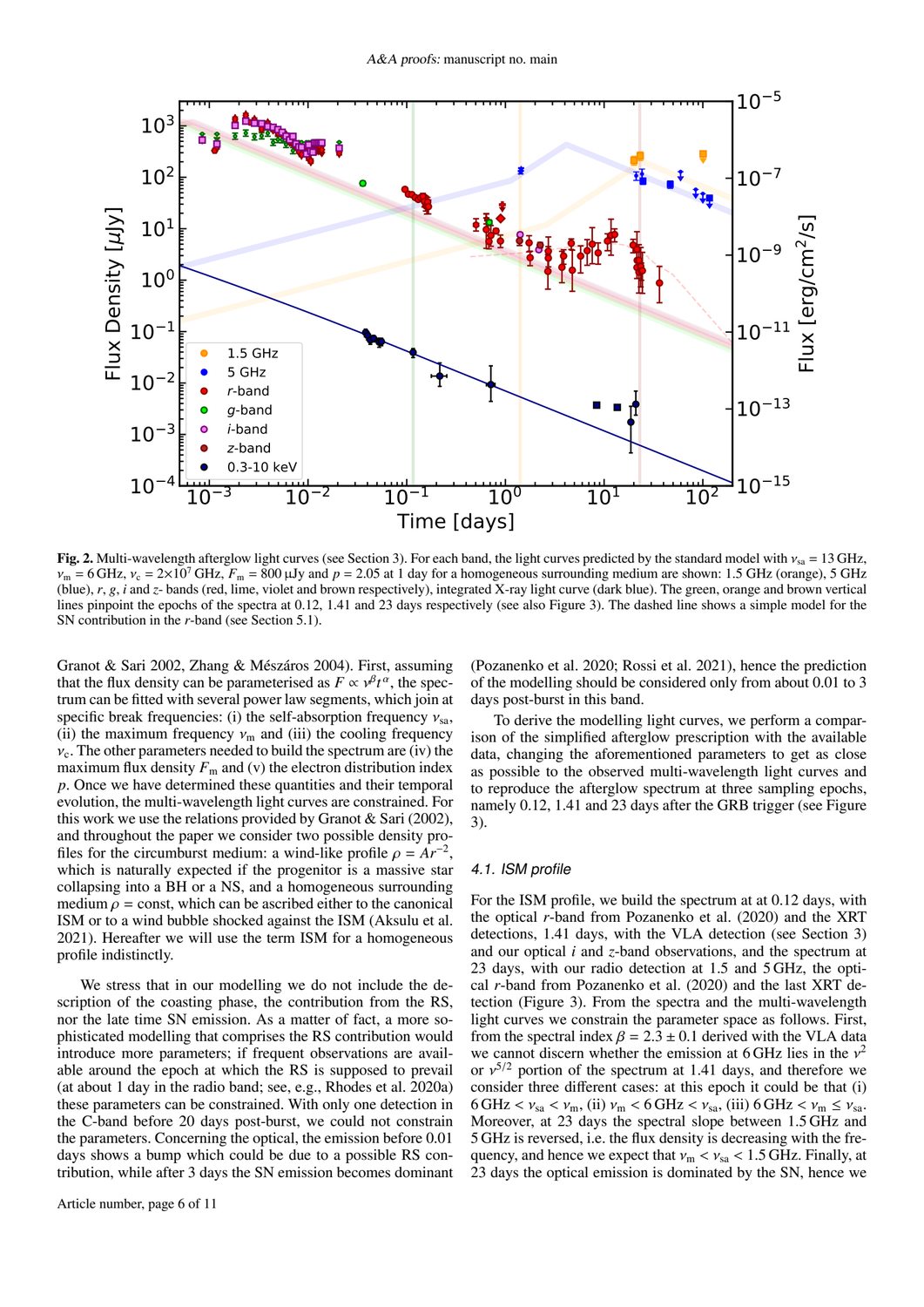

<span id="page-6-0"></span>Fig. 3. Spectra at 0.12 (green), 1.41 (orange) and 23 (brown) days after the GRB onset for a homogeneous surrounding medium with  $v_{sa} = 13$  GHz,  $v_m = 6 \text{ GHz}, v_c = 2 \times 10^7 \text{ GHz}, F_m = 800 \mu \text{Jy}$  and  $p = 2.05$  at 1 day. *Spectrum at 0.12 days*: optical observations from [Pozanenko et al.](#page-10-43) [\(2020\)](#page-10-43) and XRT butterfly plot. *Spectrum at 1.41 days*: our VLA and MMT detections. *Spectrum at 23 days*: our 1.5 and 5 GHz observations, optical data from [Pozanenko et al.](#page-10-43) [\(2020\)](#page-10-43) and the XRT butterfly plot; the optical emission is dominated by the SN component.

consider the optical detections as upper limits. To build the modelling light curves and spectra we derive the break frequencies, the *p* value and the maximum flux density  $F_m$  at 1 day, in order to simplify the equations from [Granot & Sari](#page-10-78) [\(2002\)](#page-10-78).

- (i) If 6 GHz <  $v_{\text{sa}} < v_{\text{m}}$ , since  $v_{\text{m}} > 6$  GHz at 1.41 days,  $v_{\text{m}} \propto$  $t^{-3/2}$  and  $v_{\rm sa}$  is constant in time, to avoid  $v_{\rm m}$  crossing  $v_{\rm sa}$  be-<br>fore 1.41 days we shall impose  $v_{\rm m} > 15$  GHz and  $v_{\rm so} > 9$  GHz fore 1.41 days we shall impose  $v_m > 15$  GHz and  $v_{sa} > 9$  GHz at 1 day. However, once  $v_{\text{m}}$  crosses  $v_{\text{sa}}$ ,  $v_{\text{sa}} \propto t^{-(3\bar{p}+2)/2(p+4)}$ .<br>Therefore at 1 day  $v_{\text{sa}} < 13$  GHz, otherwise at 23 days  $v_{\text{sa}} >$ Therefore at 1 day  $v_{sa}$  < 13 GHz, otherwise at 23 days  $v_{sa}$  > 1.5 GHz, and consequently  $v_m < 24$  GHz (otherwise it does not cross  $v_{sa}$  before 23 days). At 1 day the flux density at  $v_m$  is found to be 500  $\mu$ Jy <  $F_m$  < 600  $\mu$ Jy: with a lower  $F_m$ we underestimate the emission at 5 GHz observed with EVN, while with a higher flux we overestimate the e-MERLIN detections at the same frequency. With the slope of the optical light curve we can constrain the *p* value: since the light curve shows a clear slope that can be described by a single power law between 0.01 and 3 days,  $v_m <$  optical  $v_c$ and  $F \propto t^{3(1-p)/4}$  in this regime. Finally, the X-ray integrated light curve allows us to further constrain  $p$  and determine  $v_c$ : for  $v < v_c$  we have  $F \propto t^{3(1-p)/4}$  while for  $v > v_c$  we have  $F \propto t^{(2-3p)/4}$ , hence the sooner  $v_c$  crosses the X-ray band, the  $F \propto t^{(2-3p)/4}$ ; hence the sooner  $v_c$  crosses the X-ray band, the fainter the detected emission will be. To sum up to reprofainter the detected emission will be. To sum up, to reproduce both the spectra and the light curves we find that 9 GHz  $< v_{\rm sa} < 13$  GHz, 15 GHz  $< v_{\rm m} < 24$  GHz, 5×10<sup>6</sup> GHz  $< v_{\rm c} <$ 10<sup>8</sup> GHz, 500  $\mu$ Jy <  $F_m$  < 600  $\mu$ Jy and 2.01 < *p* < 2.10 at 1 day.
- (ii) If  $v_{\rm m} < 6 \,\rm GHz < v_{\rm sa}$  at 1.41 days, since  $v_{\rm sa} \propto t^{-(3p+2)/2(p+4)}$ <br>we shall impose that  $v_{\rm m} > 10 \,\rm GHz$  at 1 day: moreover  $v_{\rm m}$ we shall impose that  $v_{sa} > 10$  GHz at 1 day; moreover,  $v_{sa}$  $<$  18 GHz at 1 day, otherwise at 23 days  $v_{sa} > 2$  GHz and our detections at 1.5 GHz would lie in the  $v^{5/2}$  portion of the spectrum and the emission at 5 GHz would be overesthe spectrum and the emission at 5 GHz would be overestimated. To reproduce the spectra and the light curves we find that the range for  $v_{sa}$  is further constrained to 13 GHz

 $v_{\text{sa}}$  < 16 GHz. Since at 1.41 days  $v_{\text{m}} \leq 4$  GHz (otherwise the lowest end of the bandwidth of the VLA detection would be underestimated), at 1 day  $v_m \le 7$  GHz. Finally, with the same argument presented in case (i), we find that at 1 day  $6 \times 10^6$  GHz <  $v_c$  < 10<sup>8</sup> GHz, 800  $\mu$ Jy <  $F_m$  < 1 mJy and 2.01  $p < 2.20$ . We stress that in this case  $F_m$  refers to the flux density at  $v_{\text{sa}}$ .

(iii) If  $6 \text{ GHz} < v_{\text{m}} \le v_{\text{sa}}$  at 1.41 days we can have both  $6 \text{ GHz}$  $< v_{\rm m} < v_{\rm sa}$  and 6 GHz  $< v_{\rm sa} < v_{\rm m}$  at 1 day. Considering both these sub-cases since  $v_{\rm m} \propto t^{-3/2}$  at 1 day  $v_{\rm m} > 13$  GHz oththese sub-cases, since  $v_m \propto t^{-3/2}$ , at 1 day  $v_m > 13$  GHz, oth-<br>erwise at 1.41 days  $v_m < 8$  GHz and it would lie too close erwise at 1.41 days  $v_m < 8$  GHz and it would lie too close to the highest end of the bandwidth of the VLA detection to reproduce the spectrum; conversely, if at 1 day  $v_m > 18 \text{ GHz}$ we cannot reproduce the light curve in the C-band, i.e. the detections at 6 GHz with the VLA are underestimated, while e-MERLIN and EVN observations are overestimated. Since at 1.41 days  $v_{sa} \ge v_m$ , we find that 13 GHz  $\lt v_{sa} \lt 18$  GHz (for larger values we cannot reproduce the C-band light curve). Once again, with the same argument presented in case (i), we derived  $5 \times 10^6$  GHz  $< v_c < 2 \times 10^8$  GHz, 630  $\mu$ Jy  $< F$  $<$  1 mJy and 2.01  $<$   $p$   $<$  2.20 at 1 day. In this case  $F<sub>m</sub>$  refers to the flux density of  $v_{sa}$  or  $v_m$  for the two sub-cases respectively. We stress that the aforementioned ranges for the parameters are the superposition of the ranges derived for both the sub-cases.

In Table [2](#page-7-1) we report our results for the parameter space at 1 day. The model light curves for the ISM profile are shown in Figure [2](#page-5-0) for  $v_{sa} = 13 \text{ GHz}, v_{m} = 6 \text{ GHz}, v_{c} = 2 \times 10^{7} \text{ GHz}, F_{m}$  $= 800 \,\mu\text{Jy}$  at 1 day, and an electron distribution index  $p = 2.05$ . The 1.5 GHz and the 5 GHz light curve are displayed in orange and blue, respectively; the *r*, *g*, *i* and *z* bands are in red, lime, violet and brown respectively; the X-ray light curve is displayed in dark blue. Albeit this modelling provides a satisfactory description of the multi-wavelength light curves, the optical light curve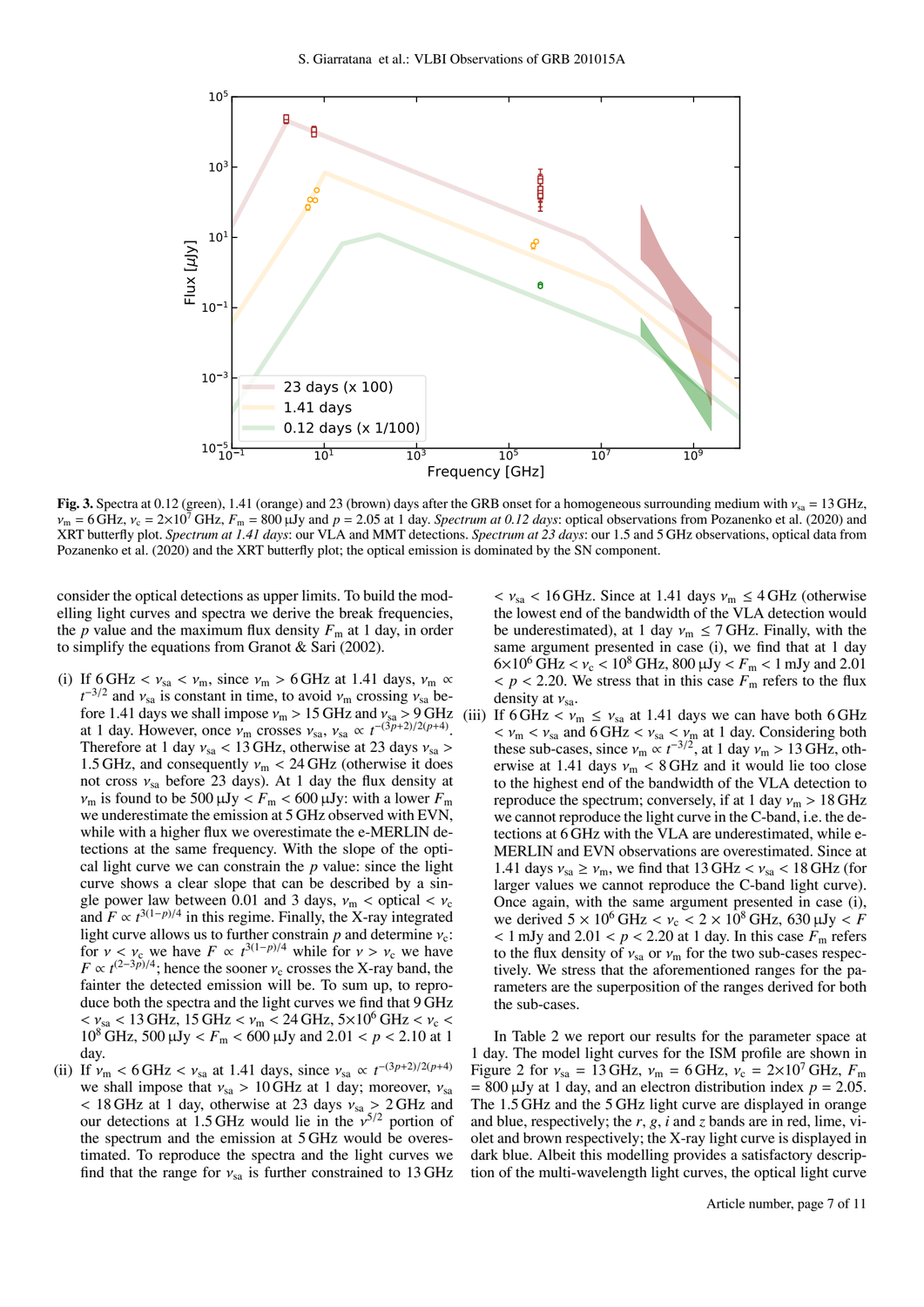| Parameter     | Range                               |
|---------------|-------------------------------------|
| $v_{\rm sa}$  | $9-18$ GHz                          |
| $\nu_{\rm m}$ | $\leq$ 7 GHz $\vert$ 13 – 24 GHz    |
| $v_{c}$       | $5 \times 10^6 - 2 \times 10^8$ GHz |
| $F_{\rm m}$   | $0.5-1$ mJy                         |
| n             | $2.01 - 2.20$                       |

<span id="page-7-1"></span>Table 2. Constraints on the model parameters at 1 day for a homogeneous circum-burst medium.

contains the already discussed features in addition to the forward shock emission: before 0.01 days there is a bump which could be due to a possible RS contribution, while after three days the SN emission becomes dominant [\(Pozanenko et al. 2020;](#page-10-43) [Rossi et al.](#page-10-73) [2021\)](#page-10-73).

#### 4.2. Wind-like profile

For the wind-like profile we first try to reproduce the optical and X-ray data, finding that  $v_{sa} = 1 \text{ GHz}, v_{m} = 30 \text{ GHz}, v_c = 2$  $\times 10^7$  GHz,  $F_m = 200 \mu Jy$  at 1 day, and the electron distribution index  $p = 2.01$ . Since this model conspicuously fails at reproducing the radio detections and the optical slope, we try to reproduce the radio light curve at 5 GHz first, and we find that  $v_{sa} = 4$  GHz,  $v_m = 10^3$  GHz,  $v_c = 2 \times 10^7$  GHz,  $F_m = 600$  µJy at 1 day, and the electron distribution index  $p = 2.01$ . Neither of these models can reproduce the optical slope, and the latter fails at reproducing the X-ray emission. Different choices of the parameters in the windlike scenario provide even poorer fits. We can therefore conclude that the modelling provided by the ISM provides the best agreement with the data, and we consider it hereafter. We shall note that this further corroborates the need of X-ray, optical and radio observations in order to break the degeneracy in the afterglow modelling, as with only two of them data can be misinterpreted.

#### 4.3. Intrinsic Host Galaxy Extinction

As pointed out by [Kann et al.](#page-10-80) [\(2006\)](#page-10-80), the intrinsic, host galaxy extinction can be relevant in the optical/NIR. By changing the model parameters, we tried overestimating the optical emission and, from the discrepancy between the observed and the modelled optical flux densities, the contribution due to the intrinsic host galaxy absorption can be estimated. However, our modelling light curves and spectra cannot predict values for the flux density that are larger than those observed in the optical data. Moreover, by changing the maximum flux density and the pvalue, we cannot reproduce anymore the observed light curves in the radio band. As our modelling light curve already underestimates the afterglow optical emission (see, e.g., Figure [3\)](#page-6-0), by adding the intrinsic host galaxy extinction the discrepancy would increase. Therefore the only constraint we can put on the intrinsic host galaxy absorption is that it is negligible, if we assume that the model is correct. Albeit more sophisticated models could take into account this further correction, this was beyond the goals of this work.

# <span id="page-7-0"></span>**5. Discussion**

Once the free parameters  $v_{sa}$ ,  $v_m$ ,  $v_c$ ,  $F_m$  and  $p$  are constrained, we can exploit the relations provided by [Granot & Sari](#page-10-78) [\(2002\)](#page-10-78) to derive the global and microphysical parameters of the jet: the isotropic kinetic energy  $E$ , the density of the medium which sur-

| Parameter    | Value                   | Median             |                      |
|--------------|-------------------------|--------------------|----------------------|
|              |                         | <b>ISM</b> Sample  | RS Sample            |
| $E_{52}/erg$ | $0.03 - 10^3$           | 12                 | 20                   |
| $\epsilon_e$ | $10^{-4} - 0.99$        | 0.32               | 0.104                |
| $\epsilon_B$ | $8\times10^{-7} - 0.05$ | $2.7\times10^{-2}$ | $1.4 \times 10^{-4}$ |
| $n/cm^{-3}$  | $0.4 - 2 \times 10^4$   | 1.5                | 2.15                 |
|              | $0.01 - 1.00$           |                    |                      |

<span id="page-7-2"></span>Table 3. Global and microphysical parameters for GRB 201015A in the ISM scenario. The parameter name and the inferred value are listed in the first and second column respectively. The median of the sample by [Aksulu et al.](#page-9-10) [\(2021\)](#page-9-10) for those bursts that can be reproduced with an ISM profile is reported in the third column (ISM Sample), while the median for the sample of bursts with a claimed reverse shock component is reported in the fourth column (RS Sample).

rounds the progenitor *n*, the fraction of internal energy retained by the magnetic field  $\epsilon_B$  and the fraction of internal energy retained by the electrons  $\epsilon_e$ . From the conservation of energy we know that  $\epsilon_e \leq 1$ ,  $\epsilon_B \leq 1$  and  $\epsilon_e + \epsilon_B \leq 1$ . A further constraint is given by the VHE emission: if we consider the sub-TeV emission to be due to the SSC from the relativistic electrons, then  $\epsilon_e \geq \epsilon_B$ [\(Sari & Esin 2001;](#page-10-81) [Zhang & Mészáros 2001\)](#page-10-82). If we try to solve the equations from [Granot & Sari](#page-10-78) [\(2002\)](#page-10-78), the inferred parameters violate the conservation of energy, i.e.  $\epsilon_e + \epsilon_B \geq 1$ ; however, these values are determined under the implicit assumption that all the electrons that are swept up by the forward shocks are accelerated, while this is expected to be true only for a fraction *f* of them. As shown by [Eichler & Waxman](#page-10-83) [\(2005\)](#page-10-83), if  $m_e/m_p \le f \le 1$ the observed emission does not change when scaling the parameters as follows:  $E \to E/f$ ,  $\epsilon_e \to \epsilon_e f$ ,  $\epsilon_B \to \epsilon_B f$ ,  $n \to n/f$  [\(van](#page-10-84) [der Horst et al. 2014\)](#page-10-84). In order to find the solutions, we make *E* and  $\epsilon_e$  vary within physically reasonable ranges, i.e.  $10^{50}$  erg ≤  $E$  ≤ 10<sup>55</sup> erg and 10<sup>-4</sup> ≤  $\epsilon_e$  ≤ 1, and we subsequently calculate  $\epsilon_B$  and *n* using the inferred break frequencies,  $F_m$  and *p*. Finally, we apply the constraints given by the conservation of energy and the sub-TeV emission. The final solutions are listed in the second column of Table [3.](#page-7-2)

Furthermore, since we expect  $\epsilon_e$  to be of the order of 0.1 from numerical simulations [\(Sironi et al. 2013,](#page-10-85) and references therein), we provide the full set of inferred values for the  $0.05 \le$  $\epsilon_e \leq 0.15$  case in the second column of Table [4.](#page-8-1) We find that the isotropic kinetic energy goes from  $3 \times 10^{50}$  to  $10^{55}$  erg. If we consider the isotropic-equivalent energy derived by [Minaev](#page-10-51) [& Pozanenko](#page-10-51) [\(2020\)](#page-10-51) from the prompt emission, we can roughly estimate the efficiency of the prompt emission as  $\eta = E_{iso}/(E +$  $E_{iso}$ ). We estimate that  $\eta \approx 10^{-3} - 27\%$ .

To discuss these values in a broader context we consider a recent work by [Aksulu et al.](#page-9-10) [\(2021\)](#page-9-10), who examined 26 GRBs with well-sampled broadband data sets. The authors found that  $\epsilon_B$  ranges from ≈2.6×10<sup>-6</sup> (GRB 030329) to ≈0.91 (GRB 130907A) for those GRBs that can be described with (GRB 130907A) for those GRBs that can be described with an ISM profile (hereafter ISM Sample), and 3 out of 13 GRBs have  $\epsilon_B \ge 0.5$ ; concerning  $\epsilon_e$ , they found a range between  $\approx 0.14$ (GRB 090328) and ≈0.89 (GRB 010222); finally, *n* goes from  $\approx$ 5×10<sup>-3</sup> (GRB 010222) to  $\approx$  390 cm<sup>-3</sup> (GRB 030329).

We then consider long GRBs with a claimed RS detection (in X-rays and/or optical and/or radio) whose multiwavelength light curves can be aptly described with an ISM profile (hereafter RS Sample): GRB 990123, 021004, 021211, 060908, 061126, 080319B, 090102 and 090424 [\(Japelj et al.](#page-10-86) [2014\)](#page-10-86); GRB 130427A [\(Perley et al. 2014\)](#page-10-87); GRB 160509A [\(Laskar et al. 2016\)](#page-10-88); GRB 160625B [\(Alexander et al. 2017\)](#page-9-11);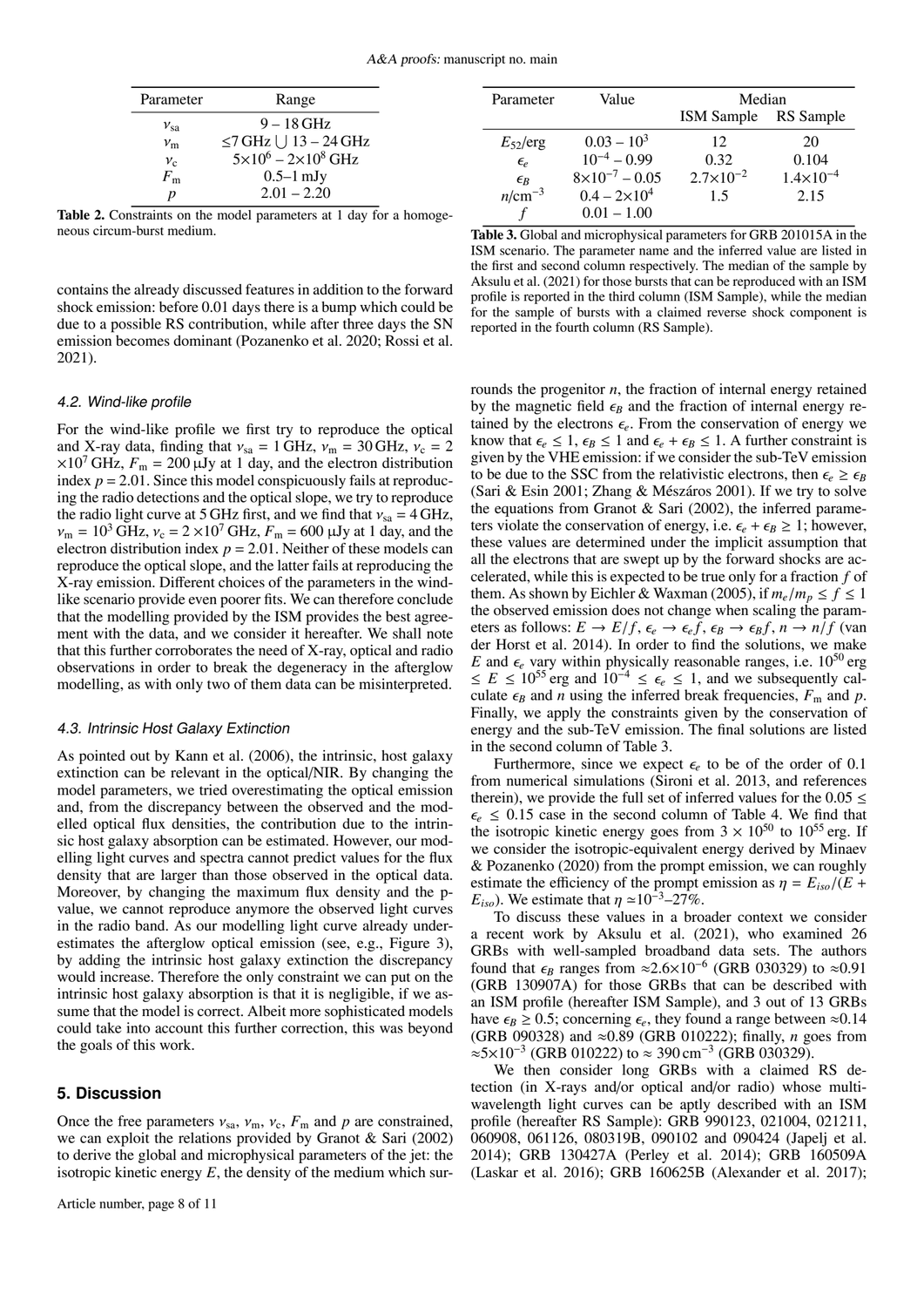| Parameter                      | Value                       | Median             |                      |  |
|--------------------------------|-----------------------------|--------------------|----------------------|--|
|                                |                             | <b>ISM</b> Sample  | RS Sample            |  |
| $E_{52}/erg$                   | $0.03 - 14$                 | 12                 | 20                   |  |
| $\epsilon_{e}$                 | $0.05 - 0.15$               | 0.32               | 0.104                |  |
|                                | $1.5 \times 10^{-6} - 0.05$ | $2.7\times10^{-2}$ | $1.4 \times 10^{-4}$ |  |
| $\frac{\epsilon_B}{n/cm^{-3}}$ | $0.4 - 10^4$                | 1.5                | 2.15                 |  |
|                                | $0.02 - 1.00$               |                    |                      |  |

<span id="page-8-1"></span>Table 4. Global and microphysical parameters for GRB 201015A in the ISM scenario if  $0.05 \le \epsilon$   $\le 0.15$ . The parameter name and the inferred value are listed in the first and second column respectively. The median of the sample by [Aksulu et al.](#page-9-10) [\(2021\)](#page-9-10) for those bursts that can be reproduced with an ISM profile is reported in the third column (ISM Sample), while the median for the sample of bursts with a claimed reverse shock component is reported in the fourth column (RS Sample).

GRB 161219B [\(Laskar et al. 2018\)](#page-10-89); GRB 180720B [\(Wang et al.](#page-10-90) [2019\)](#page-10-90); GRB 190829A [\(Rhodes et al. 2020a\)](#page-10-57). The circumburst density for the GRBs of RS Sample goes from  $\approx$ 5×10<sup>-5</sup> cm<sup>-3</sup> for GRB 160625B up to ≈360 cm<sup>-3</sup> for GRB 090201, while  $\epsilon_e$  ranges from ≈4×10<sup>-4</sup> for GRB 090102 to ≈0.93 for final to for GRB 090102 to ≈0.11 for 161219B,  $\epsilon_B$  goes from  $\approx$ 2×10<sup>-5</sup> for GRB 090102 to  $\approx$ 0.11 for GRB 160509A. The values we infer for GRB 201015A are there-GRB 160509A. The values we infer for GRB 201015A are therefore consistent with those found in both ISM and RS samples, even though the surrounding density is generally higher.

Finally, we consider three GRBs that have been detected at VHE: GRB 180720B, GRB 190114C and GRB 190829A. For these bursts  $\epsilon_e$  goes from 0.02 (GRB 190114C; [Misra et al. 2021\)](#page-10-91) to 0.1 (GRB 180720B; [Wang et al. 2019\)](#page-10-90);  $\epsilon_B$  goes from 4.7×10<sup>-5</sup> (GRB 190114C; [Misra et al. 2021\)](#page-10-91) to 10<sup>−</sup><sup>4</sup> (GRB 180720B; [Wang et al. 2019\)](#page-10-90); the surrounding medium density *n* goes from 0.1 (GRB 180720B; [Wang et al. 2019\)](#page-10-90) to 23 (GRB 190114C; [Misra et al. 2021\)](#page-10-91). These values are consistent with those we derive for GRB 201015A in this work.

From the maximum flux density  $F_m$  at 8.5 GHz we calculate the luminosity *L* of the afterglow with  $L = F_m 4\pi d_l^2 (1 + z)^{\beta - \alpha - 1}$ <br>(Chandra & Frail 2012) where *d<sub>i</sub>* is the luminosity distance in [\(Chandra & Frail 2012\)](#page-10-17), where  $d_l$  is the luminosity distance in cm,  $F_m$  is expressed in erg s<sup>-1</sup> cm<sup>-2</sup> Hz<sup>-1</sup>, *z* is the redshift and  $\alpha = \beta = 0$ , since the peak in the light curve is also a peak in the spectrum. We find that  $L \approx 3.5 \times 10^{30}$  erg s<sup>-1</sup> Hz<sup>-1</sup> at 1.9 the spectrum. We find that  $L \approx 3.5 \times 10^{30}$  erg s<sup>-1</sup> Hz<sup>-1</sup> at 1.9 days which is slightly below the average value for radio detected days, which is slightly below the average value for radio detected GRB afterglows [\(Chandra & Frail 2012\)](#page-10-17). Finally, the maximum luminosity  $L \approx 5.4 \times 10^{30}$  erg s<sup>-1</sup> Hz<sup>-1</sup> at 15.7 GHz at 0.8 days<br>is consistent with the radio luminosity previously found for the is consistent with the radio luminosity previously found for the other GRBs detected at VHE [\(Rhodes et al. 2020a\)](#page-10-57).

We stress that the allowed ranges inferred for the microphysical and global parameters of GRB 201015A are too large to pinpoint any possible deviation of this burst from the samples we used, and hence to derive important information on the production of VHE photons in GRBs. Moreover, a population study is still hindered by the paucity of GRBs detected at VHE and their proximity  $(z < 1.1)$ , which could lead to a strong bias. A larger and more complete sample is therefore needed.

On the other hand, the fact that we cannot flag any possible deviation from the mentioned samples could be consistent with the VHE GRBs being drawn from the same parent population as the other radio-detected long GRBs [\(Rhodes et al. 2020a\)](#page-10-57).

## <span id="page-8-0"></span>5.1. Additional emission components

It is worth noticing that a possible refined model could be obtained by including the RS component, whose prescription could explain the bump and the observed excess in the optical emission before 0.01 days. As a matter of fact, all the GRBs with a confirmed VHE emission have been successfully modelled once a RS component was included: GRB 180720B [\(Fraija et al.](#page-10-92) [2019;](#page-10-92) [Wang et al. 2019\)](#page-10-90), GRB 190114C [\(Laskar et al. 2019b\)](#page-10-93), GRB 190829A [\(Rhodes et al. 2020a\)](#page-10-57).

Concerning the SN emission, if we take the emission of SN1998bw in the *r*-band [\(Galama et al. 1998\)](#page-10-3), de-absorb the flux density using  $A_V = 0.2$  [\(Galama et al. 1998\)](#page-10-3) and move the SN to  $z = 0.426$  and 7 days earlier, we find that its light curve is consistent with that observed for GRB 201015A after 3 days from the burst (see Figure [2,](#page-5-0) dashed line). This further strengthen the SN origin of the bump observed around 10 days post-burst.

Finally, we suggest that a transition between the wind-like and the ISM profile at around  $0.1 - 0.2$  days could possibly explain the change in slope observed in the X-ray light curve after ∼0.2 days (see, e.g., [Kamble et al. 2007;](#page-10-94) [Veres et al. 2015\)](#page-10-95). As a matter of fact, the optical slope between 0.03 and 0.2 days follows a power law  $\overline{F} \propto t^{-1.1 \pm 0.2}$ , which is consistent with the prediction from a model with a wind-like profile, namely  $F \propto t^{-1.3}$ , if the optical lies between  $v_m$  and  $v_c$ . The prediction for the fireball model with a homogeneous circum-burst medium for the fireball model with a homogeneous circum-burst medium is  $F \propto t^{-0.8}$ , which is still consistent but shallower.

#### 5.2. High Resolution Observations

To measure the expansion or the proper motion of the outflow, a high signal-to-noise ratio is required, as it allows both a followup of the afterglow up to later times and a smaller uncertainty on the position of the detected source [\(Taylor et al. 1999\)](#page-10-69). While we achieved ∼mas angular resolution with EVN, we could not pinpoint any displacement of the centroid (off-axis GRB, [Mooley et](#page-10-22) [al. 2018;](#page-10-22) [Ghirlanda et al. 2019\)](#page-10-23) nor an expansion of the source (on-axis GRB, [Taylor et al. 2004\)](#page-10-21).

As a matter of fact, the position of the afterglow in the two detections with EVN is consistent within the uncertainties, i.e.  $\Delta \alpha$  = 0.2 mas and  $\Delta \delta$  = 0.3 mas. At *z* = 0.426, the centroid displacement before 47 days post-burst is therefore smaller than 1.1 pc in right ascension and 1.7 pc in declination respectively; assuming that the burst is observed at the viewing angle θ that maximises the apparent velocity  $β_{app} = Γ$ , i.e.  $θ ~ √ β_{app}^{-1}$ , we derive a Lorentz factor upper limit of Γ<sub>α</sub> < 40 in right as we derive a Lorentz factor upper limit of  $\Gamma_{\alpha} \leq 40$  in right as-<br>cension and  $\Gamma_{\alpha} \leq 61$  in declination. Considering the previous cension and  $\Gamma_{\delta} \leq 61$  in declination. Considering the previous outstanding burst for which a proper motion was observed, i.e. GRB 170817A at  $z = 0.0093$ , a displacement of the same magnitude of that of GRB 170817A would have been seen as 0.08 mas at  $z = 0.426$  after  $\sim 207$  days post-burst.

On the other hand, if the GRB is seen on-axis, by taking the minor axis of the beam we constrain the size of the afterglow to be  $\leq$ 5 pc and  $\leq$ 16 pc at 25 and 47 days respectively. Considering the only case for which the expansion was confirmed, i.e. GRB 030329 at  $z = 0.1685$ , an expansion of the same magnitude of that of GRB 030329 would have been seen as 0.09 mas at  $z = 0.426$  after  $\sim 80$  days post-burst.

Since our best resolution with EVN is  $1.8 \text{ mas} \times 0.9 \text{ mas}$ , we would have detected such an expansion or displacement if (i) the size of the beam had not changed in later observations, (ii) the afterglow had been observable and detectable with a signalto-noise ratio larger than 10 for about 200 days or 80 days in the case of displacement and expansion respectively and (iii) the displacement/expansion had occurred along the coordinate corresponding to the minor axis of the beam.

Conversely, considering the worst resolution reached with our VLBI observations, i.e.  $3.1 \text{ mas} \times 3.6 \text{ mas}$ , we would have pinpointed these effects if the afterglow had been detectable for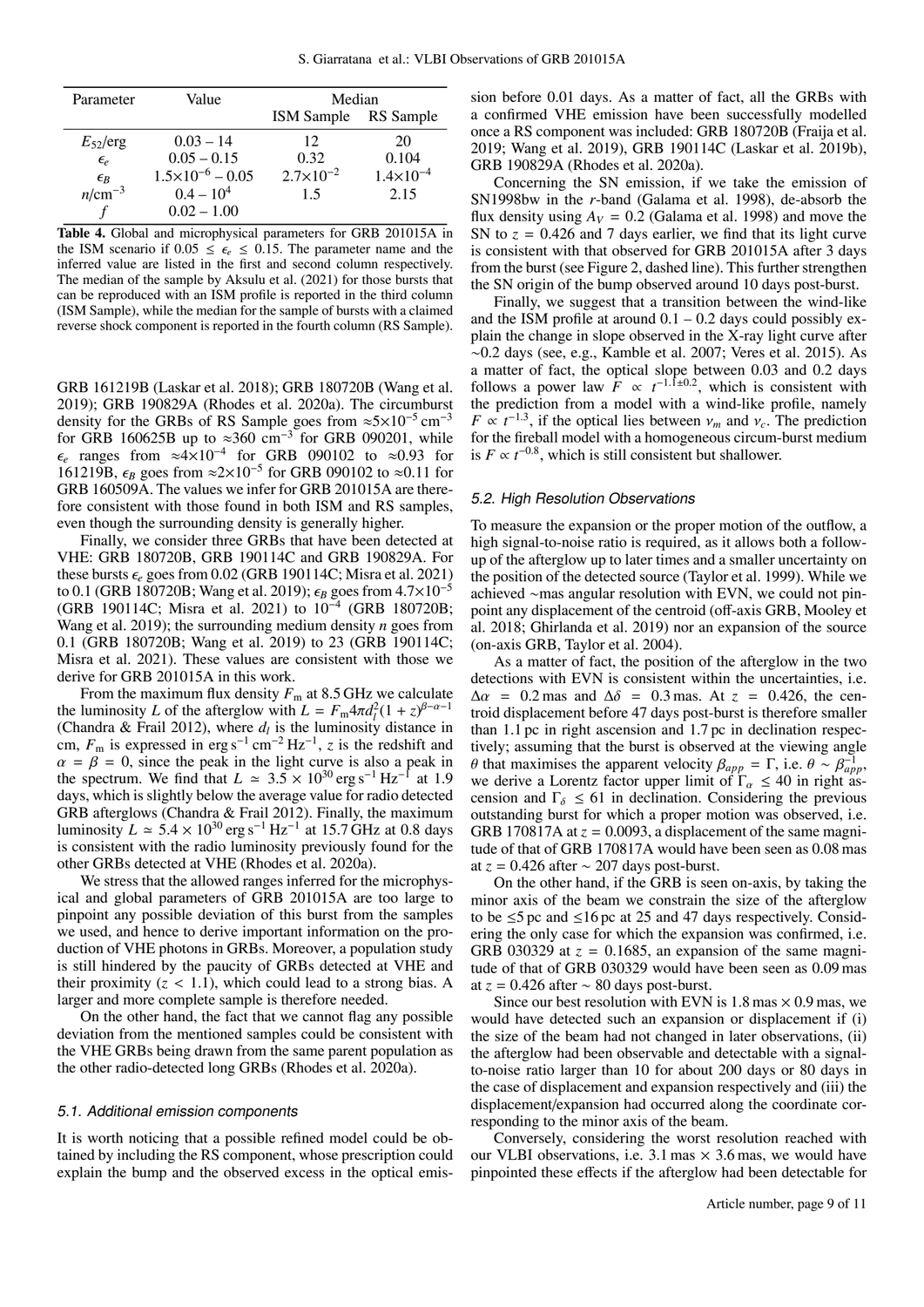about 800 days or 320 days in the case of proper motion and expansion respectively, so that the measurements to be performed would have been of the order of 0.3 mas.

### 5.3. Host Galaxy

The host galaxy was firstly pinpointed by [Belkin et al.](#page-9-3) [\(2020a\)](#page-9-3) and subsequently confirmed by [Rastinejad et al.](#page-10-39) [\(2020\)](#page-10-39) and [Rossi et al.](#page-10-73) [\(2021\)](#page-10-73), who found a magnitude  $r = 22.9 \pm 0.2$ .

With the MMT observations, we derive the position of the host:  $\alpha = 23^{\text{h}}37^{\text{m}}16.4757^{\text{s}}, \delta = +53^{\circ}24'54.626''$  (J2000; uncertainty = 0.235″); this is found to be 1.86″ far from the source tainty =  $0.235''$ ; this is found to be 1.86" far from the source observed at 1.5 GHz, which corresponds to roughly 10 kpc at  $z = 0.426$ . The uncertainty in the radio position at 1.5 GHz is 0.03", which is ∼170 pc, and therefore we can state that the emission observed at 1.5 GHz is consistent with being generated by the afterglow. Moreover, as the beam size at 1.5 GHz is roughly  $0.18'' \times 0.12''$ , the emitting region should be of the order of  $1 \text{ kpc} \times 0.7 \text{ kpc}$ ; if the detected emission were caused by a high star forming region, we would have observed a stable emission in the optical at the same position instead of a transient event.

A safe discrimination between the galactic contamination and the proper afterglow emission at 1.5 GHz could be achieved also with (i) a higher resolution and (ii) an improved sensitivity in late epochs, in order to get better constraints on the light curve. While the former requirement is provided by VLBI observations, the latter is reached with the Pathfinders of the Square Kilometre Array (SKA), i.e. the Meer Karoo Array Telescope (MeerKAT; see e.g. [Rhodes et al. 2020a\)](#page-10-57) and the Australian Square Kilometre Array Pathfinder (ASKAP). Moreover, a better sensitivity allows the detection of possible late time jet breaks and therefore the measurement of the jet opening angle.

#### <span id="page-9-7"></span>**6. Conclusions**

GRB 201015A was a nearby  $(z = 0.426$ ; [de Ugarte Postigo et](#page-10-35) [al. 2020;](#page-10-35) [Izzo et al. 2020\)](#page-10-52) long duration GRB discovered on the 15th of October 2020 by *Swift*/BAT [\(D'Elia et al. 2020\)](#page-10-30). Its long lasting afterglow emission has been observed from  $\gamma$ -rays down to radio bands, claimed to be the fifth GRB ever detected at VHE energies [\(Blanch et al. 2020a;](#page-9-5) [Suda et al. 2021\)](#page-10-50).

We performed a radio follow-up with the VLA, e-MERLIN and EVN at 1.5 and 5 GHz over twelve epochs from 1.4 to 117 days after the GRB onset. At 5 GHz we detected a point-like source consistent with the afterglow position on 2020 October 17, 2020 November 5, 8 and 9, and 2020 December 1; conversely, on 2020 December 14, 2021 January 8 and 23, and 2021 February 9 no source was detected. At 1.5 GHz we detected a point-like source on 2020 November 4 and 7, while on 2021 January 24 no source was detected.

We observed and detected the afterglow of GRB 201015A also in the X-rays with *Chandra* (8.4 and 13.6 days post-burst) and in the optical with MMT (1.4 and 2.2 days post-burst). Finally, we collected public X-ray data from *Swift*/XRT and optical data from the GCN Circulars Archive. We built the multiwavelength light curves and three spectra at 0.12, 1.41 and 23 days post-burst respectively, and we exploited the standard model provided by [Granot & Sari](#page-10-78) [\(2002\)](#page-10-78) for a sharp-edged jet seen on-axis to constrain the global and microphysical parameters of the outflow: we find that the observed light curves can be reproduced with a homogeneous circumburst medium profile, and the parameters we derive for GRB 201015A are consistent

with those previously found in literature for other GRBs, even though we caution that a fully reliable modelling will require a proper characterisation of the VHE detection, which is unavailable at present.

Despite the high angular resolution we achieved with the EVN observations, we could not pinpoint any change in the afterglow position. If the GRB is seen slightly off-axis, we constrain the proper motion of the outflow to be smaller than 1.1 pc in right ascension and 1.7 pc in declination before 47 days postburst. Such a proper motion corresponds to a Lorentz factor upper limit of  $\Gamma_{\alpha} \leq 40$  in right ascension and  $\Gamma_{\delta} \leq 61$  in declination, if we assume that the GRB is seen at the viewing angle  $\theta$  which maximises the apparent velocity  $\beta_{app}$ , i.e.  $\theta \sim \beta_{app}^{-1}$ . Conversely, if the GRB is seen on-axis, we find that the size of the afterglow if the GRB is seen on-axis, we find that the size of the afterglow is ≤5 pc and ≤16 pc at 25 and 47 days respectively.

We note that the bump before 0.01 days post-burst in the optical light curve could be explained by an RS component. On the other hand, we find that the *Chandra* and the last *Swift*/XRT detections are brighter than expected from the model and from the extrapolation of the previous data points: even though further observations are needed, a late time central engine activity or a transition from a wind-like profile to a homogeneous surrounding medium at early times could possibly explain the change in the slope of the X-ray light curve.

*Acknowledgements.* The authors would like to thank the anonymous referee for their helpful comments. e-MERLIN is a National Facility operated by the University of Manchester at Jodrell Bank Observatory on behalf of STFC, part of UK Research and Innovation. The European VLBI Network is a joint facility of independent European, African, Asian, and North American radio astronomy institutes. Scientific results from data presented in this publication are derived from the following EVN project code: RM016. We thank the directors and staff of all the EVN telescopes for making this target of opportunity observation possible. The National Radio Astronomy Observatory is a facility of the National Science Foundation operated under cooperative agreement by Associated Universities, Inc. MMT Observatory access was supported by Northwestern University and the Center for Interdisciplinary Exploration and Research in Astrophysics (CIERA). The scientific results reported in this article are based in part on observations made by the Chandra X-ray Observatory (PI: Gompertz; project code: 22400511). This research has made use of software provided by the Chandra Xray Center (CXC) in the application packages CIAO and Sherpa. BM and JMP acknowledge financial support from the State Agency for Research of the Spanish Ministry of Science and Innovation under grant PID2019-105510GB-C31 and through the Unit of Excellence María de Maeztu 2020-2023 award to the Institute of Cosmos Sciences (CEX2019-000918-M). AJL has received funding from the European Research Council (ERC) under the European Union's Seventh Framework Programme (FP7-2007-2013) (Grant agreement No. 725246). BPG acknowledges funding from the European Research Council (ERC) under the European Union's Horizon 2020 research and innovation programme (grant agreement No. 948381, PI: Nicholl).

#### **References**

- <span id="page-9-1"></span>Abdalla, H., Adam, R., Aharonian, F., et al. 2019, Nature, 575, 464
- <span id="page-9-2"></span>Ackley, K., Galloway, D. K., Mong, Y.-L., et al. 2020, GRB Coordinates Network, Circular Service, No. 28639, 28639
- <span id="page-9-10"></span>Aksulu, M. D., Wijers, R. A. M. J., van Eerten, H. J., et al. 2021, [arXiv:2106.14921](http://arxiv.org/abs/2106.14921)
- <span id="page-9-11"></span>Alexander, K. D., Laskar, T., Berger, E., et al. 2017, ApJ, 848, 69
- <span id="page-9-6"></span>Amati, L., Frontera, F., Tavani, M., et al. 2002, A&A, 390, 81
- <span id="page-9-9"></span>Beasley A. J., Gordon D., Peck A. B., Petrov L., MacMillan D. S., Fomalont E. B., Ma C. 2002, ApJS, 141, 13.
- <span id="page-9-8"></span>Becker, A. 2015, Astrophysics Source Code Library. ascl:1504.00
- <span id="page-9-3"></span>Belkin, S., Pankov, N., Pozanenko, A., et al. 2020, GRB Coordinates Network, Circular Service, No. 28656, 28656
- <span id="page-9-4"></span>Belkin, S., Kim, V., Pozanenko, A., et al. 2020, GRB Coordinates Network, Circular Service, No. 28673, 28673
- <span id="page-9-0"></span>Berger, E., Kulkarni, S. R., & Frail, D. A. 2004, ApJ, 612, 966
- Berger, E. 2014, ARA&A, 52, 43
- <span id="page-9-5"></span>Blanch, O., Gaug, M., Noda, K., et al. 2020, GRB Coordinates Network, Circular Service, No. 28659, 28659